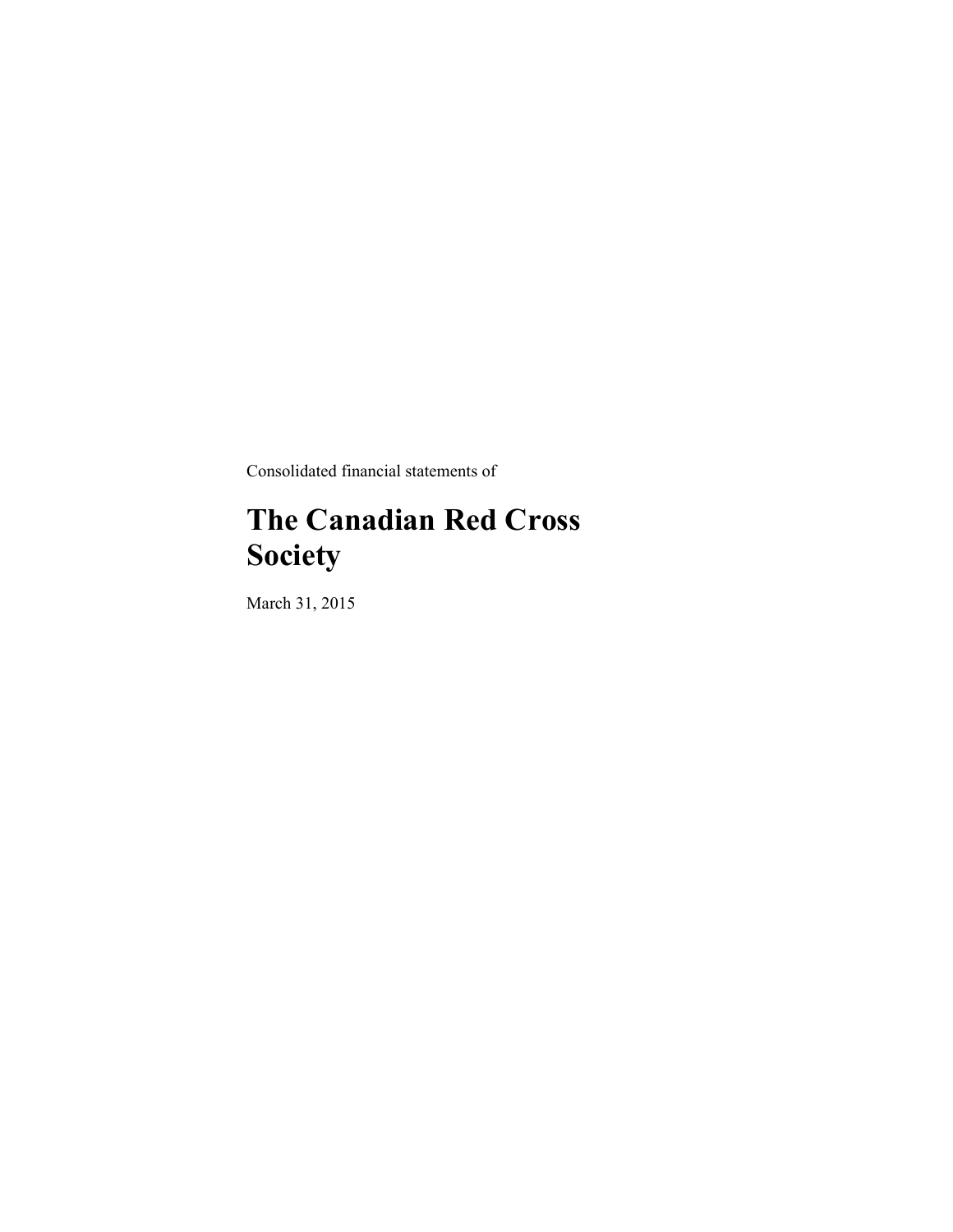March 31, 2015

### Table of contents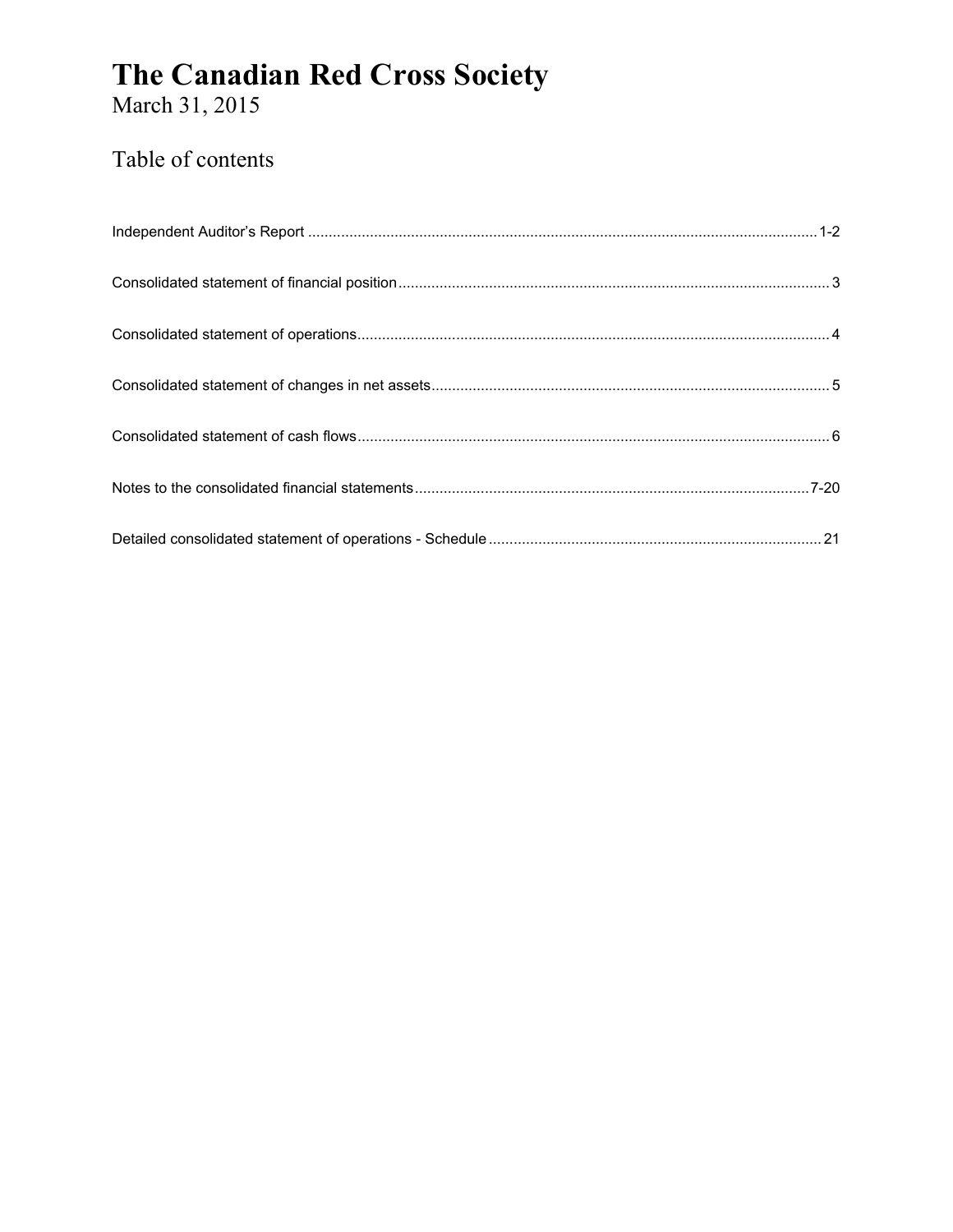# Deloitte.

Deloitte LLP 1600 - 100 Queen Street Ottawa ON K1P 5T8 Canada

Tel: (613) 236-2442 Fax: (613) 236-2195 www.deloitte.ca

### **Independent Auditor's Report**

To the Board of Directors of The Canadian Red Cross Society

We have audited the accompanying consolidated financial statements of the Canadian Red Cross Society, which comprise the consolidated statement of financial position as at March 31, 2015, and the consolidated statements of operations, changes in net assets and cash flows for the year then ended, and a summary of significant accounting policies and other explanatory information.

#### **Management's Responsibility for the Consolidated Financial Statements**

Management is responsible for the preparation and fair presentation of these consolidated financial statements in accordance with Canadian accounting standards for not-for-profit organizations, and for such internal control as management determines is necessary to enable the preparation of consolidated financial statements that are free from material misstatement, whether due to fraud or error.

#### **Auditor's Responsibility**

Our responsibility is to express an opinion on these consolidated financial statements based on our audit. We conducted our audit in accordance with Canadian generally accepted auditing standards. Those standards require that we comply with ethical requirements and plan and perform the audit to obtain reasonable assurance about whether the consolidated financial statements are free from material misstatement.

An audit involves performing procedures to obtain audit evidence about the amounts and disclosures in the consolidated financial statements. The procedures selected depend on the auditor's judgement, including the assessment of the risks of material misstatement of the consolidated financial statements, whether due to fraud or error. In making those risk assessments, the auditor considers internal control relevant to the entity's preparation and fair presentation of the consolidated financial statements in order to design audit procedures that are appropriate in the circumstances, but not for the purpose of expressing an opinion on the effectiveness of the entity's internal control. An audit also includes evaluating the appropriateness of accounting policies used and the reasonableness of accounting estimates made by management, as well as evaluating the overall presentation of the consolidated financial statements.

We believe that the audit evidence we have obtained is sufficient and appropriate to provide a basis for our audit opinion.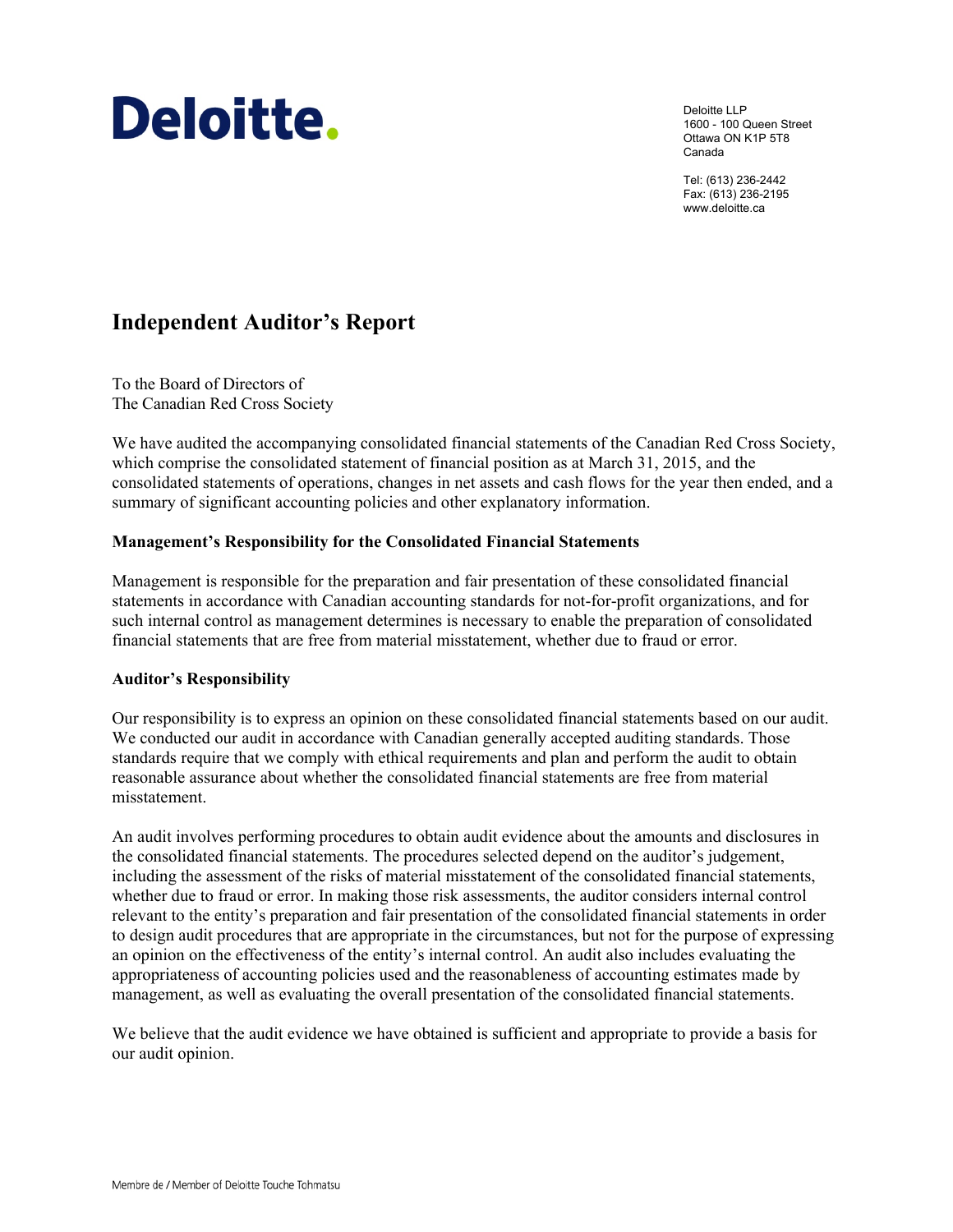#### **Opinion**

In our opinion, the consolidated financial statements present fairly, in all material respects, the financial position of the Canadian Red Cross Society as at March 31, 2015, and the results of its operations and its cash flows for the year then ended in accordance with Canadian accounting standards for not-for-profit organizations.

Deleitte 4P

Chartered Professional Accountants, Chartered Accountants Licensed Public Accountants

June 10, 2015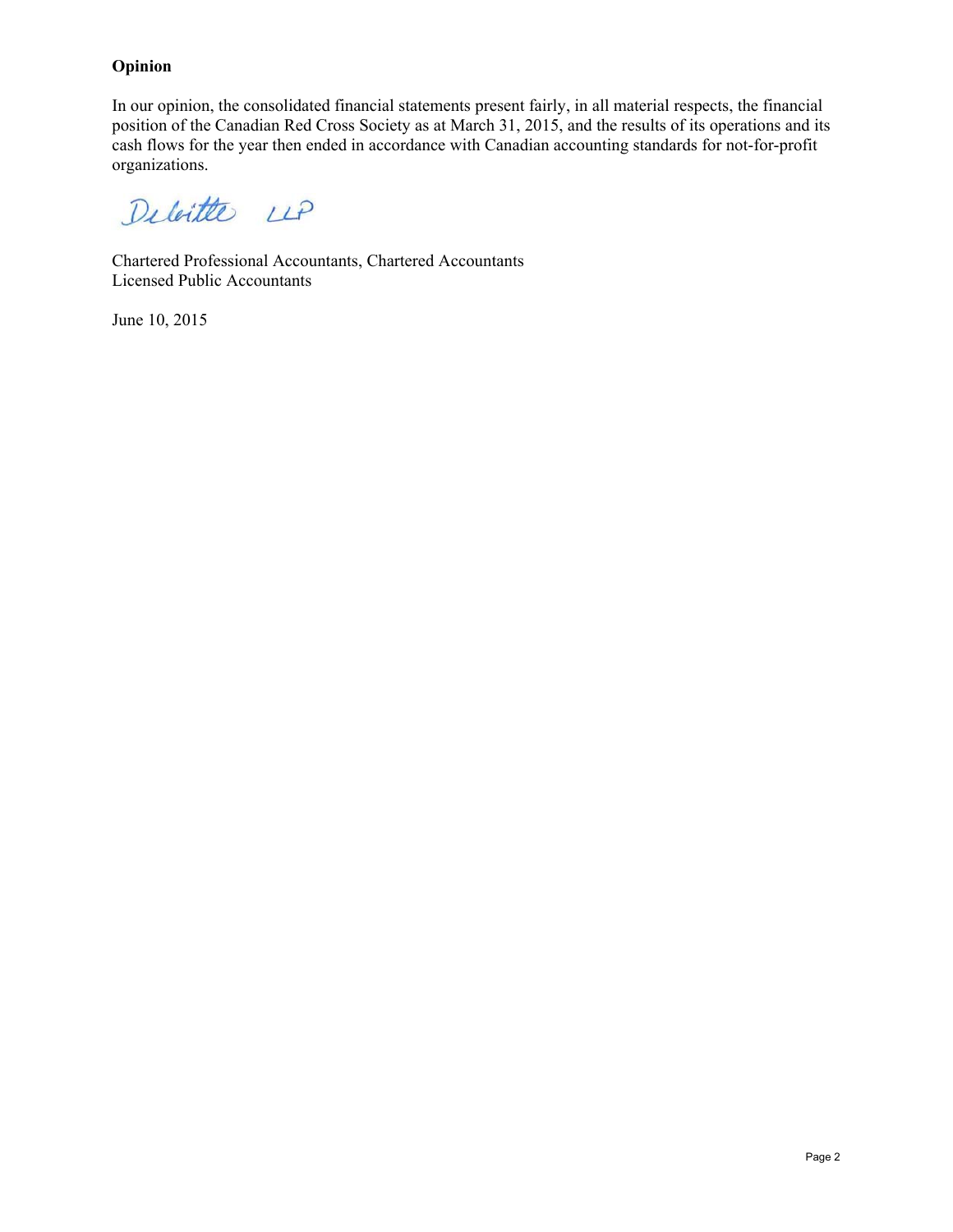Consolidated statement of financial position

as at March 31, 2015

(in thousands of dollars)

|                                                                      | 2015    | 2014       |
|----------------------------------------------------------------------|---------|------------|
|                                                                      | \$      | \$         |
|                                                                      |         | (Restated) |
|                                                                      |         | (Note 2)   |
| <b>Assets</b>                                                        |         |            |
| <b>Current assets</b>                                                |         |            |
| Cash and cash equivalents (Note 6)                                   | 173,670 | 186,133    |
| Accounts receivable                                                  | 19,789  | 22,609     |
| Inventory and prepaid expenses                                       | 21,595  | 25,780     |
|                                                                      | 215,054 | 234,522    |
|                                                                      |         |            |
| Long-term investments (Note 7)                                       | 21,433  | 39,609     |
| Capital assets (Note 8)                                              | 50,325  | 52,358     |
| Intangible assets (Note 4)                                           |         | 1,480      |
| Goodwill (Note 4)                                                    |         | 1,947      |
| Accrued defined benefit pension plan asset (Note 9)                  | 9,315   | 8,498      |
| <b>Total assets</b>                                                  | 296,127 | 338,414    |
|                                                                      |         |            |
| Liabilities                                                          |         |            |
| <b>Current liabilities</b>                                           |         |            |
| Accounts payable and accrued liabilities                             | 21,861  | 24,847     |
| Government remittances payable                                       | 460     | 1,353      |
| Deferred revenue - short-term (Note 10)                              | 132,737 | 152,174    |
| Current portion of mortgage payable                                  |         | 28         |
|                                                                      | 155,058 | 178,402    |
| Deferred revenue - long-term (Note 10)                               | 8,181   | 18,607     |
| Deferred contributions related to capital assets (Note 11)           | 10,089  | 10,886     |
| Deferred gain (Note 4)                                               |         | 3,873      |
| Mortgage payable                                                     |         | 915        |
| Accrued other benefit plans liability (Note 9)                       | 13,266  | 12,797     |
| <b>Total liabilities</b>                                             | 186,594 | 225,480    |
|                                                                      |         |            |
| Commitments, contingent liabilities and guarantees (Notes 12 and 13) |         |            |
| <b>Net assets</b>                                                    |         |            |
| Invested in capital assets                                           | 40,236  | 40,529     |
| Invested in RCCP (Note 4)                                            |         | 3,954      |
| Restricted for endowment purposes                                    | 1,310   | 1,284      |
| Internally restricted - General (Note 14)                            | 58,601  | 47,531     |
| Internally restricted - Tsunami interest (Note 14)                   | 5,151   | 10,552     |
| Unrestricted                                                         | 4,235   | 9,084      |
| Total net assets                                                     | 109,533 | 112,934    |
| <b>Total liabilities and net assets</b>                              | 296,127 | 338,414    |
|                                                                      |         |            |

On behalf of the Board

sehalf of the Board<br>Sara form towler. Chair

Chair, National Audit and Finance Committee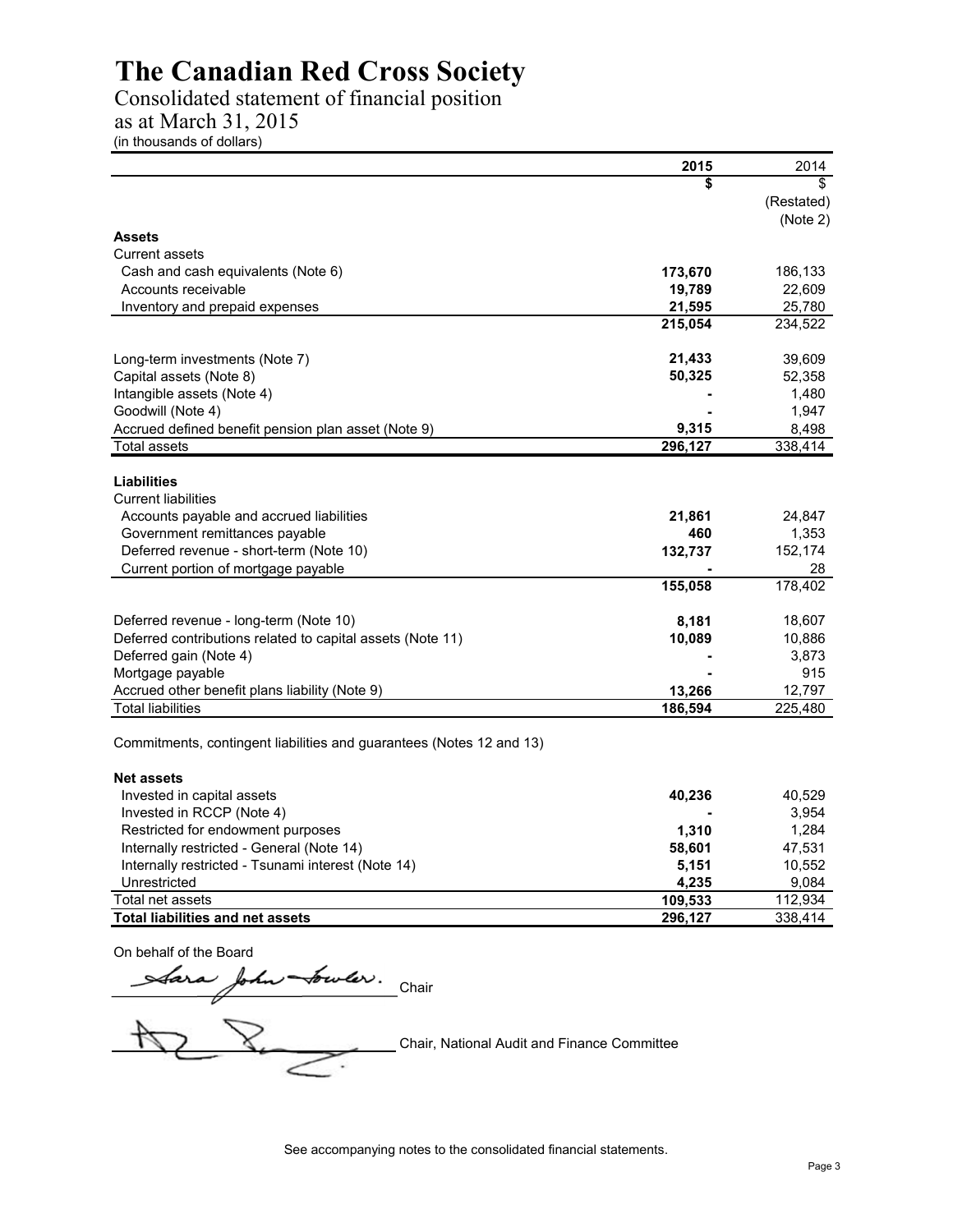Consolidated statement of operations

year ended March 31, 2015

|                                                     | <b>Budget</b><br>2015 | <b>Actual</b><br>2015 | Actual<br>2014   |
|-----------------------------------------------------|-----------------------|-----------------------|------------------|
|                                                     | \$                    | \$                    | \$               |
|                                                     | (Unaudited)           |                       | (Restated)       |
|                                                     |                       |                       | (Note 2)         |
| <b>Revenue</b>                                      |                       |                       |                  |
| Organizational capacity                             |                       |                       |                  |
| Fundraising (Note 15)                               | 60,808                | 57,619                | 55,251           |
| Investment income (Note 7)                          | 2,715                 | 2,182                 | 4,202            |
| Other                                               | 209                   | 690                   | 195              |
|                                                     | 63,732                | 60,491                | 59,648           |
| Core programs                                       | 175,417               | 215,812               | 172,407          |
| Support services                                    | 6,711                 | 7,015                 | 16,192           |
| Disaster appeals                                    |                       | 16,265                | 27,299           |
| <b>Total revenues</b>                               | 245,860               | 299,583               | 275,546          |
| <b>Expenses</b>                                     |                       |                       |                  |
| Organizational capacity                             |                       |                       |                  |
| Fundraising (Note 15)                               | 29,910                | 27,293                | 27,799           |
| Investment expense                                  | 155                   | 185                   | 166              |
| Other                                               | 969                   | 678                   | 691              |
|                                                     | 31,034                | 28,156                | 28,656           |
|                                                     |                       |                       |                  |
| Core programs                                       |                       |                       |                  |
| International programs                              | 66,765<br>16,691      | 77,661<br>41,289      | 62,593<br>18,980 |
| Disaster management<br>Health and injury prevention | 84,373                | 90,622                | 83,331           |
| Program management and volunteer resources          | 5,127                 | 4,717                 | 4,158            |
|                                                     | 172,956               | 214,289               | 169,062          |
|                                                     |                       |                       |                  |
| Support services                                    | 45,088                | 46,305                | 46,386           |
| Disaster appeals                                    |                       | 16,265                | 27,299           |
| <b>Total expenses</b>                               | 249,078               | 305,015               | 271,403          |
| Excess (deficiency) of revenue over expenses from   |                       |                       |                  |
| continuing operations before net Tsunami expenses   | (3, 218)              | (5, 432)              | 4,143            |
| Net Tsunami expenses (Note 14)                      | (4, 894)              | (4, 931)              | (10, 943)        |
| Deficiency of revenue over expenses from continuing |                       |                       |                  |
| operations                                          | (8, 112)              | (10, 363)             | (6,800)          |
| Discontinued operations (Note 4)                    |                       |                       |                  |
| Deficiency of revenue over expenses from RCCP       |                       | (922)                 | (1,030)          |
| Gain on disposal of investment in RCCP              |                       | 7,116                 |                  |
| Deficiency of revenue over expenses                 | (8, 112)              | (4, 169)              | (7, 830)         |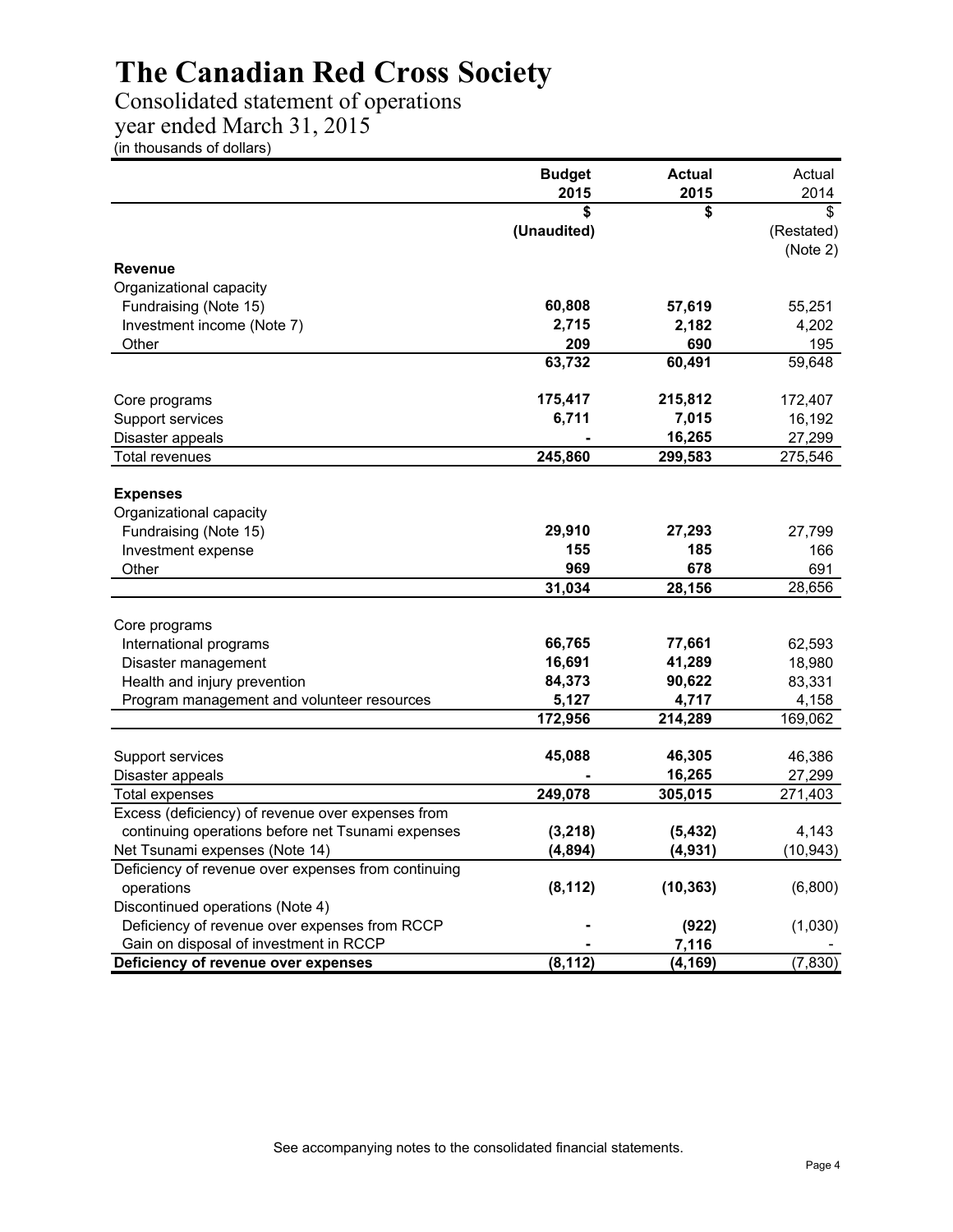Consolidated statement of changes in net assets year ended March 31, 2015

|                                                                                                                                                                                                                                                                                                                                                                                                                                                                                 |                | <b>Invested in</b> | <b>Restricted for</b> |                   |                     | <b>Total</b>                                                                            |                                                                        |
|---------------------------------------------------------------------------------------------------------------------------------------------------------------------------------------------------------------------------------------------------------------------------------------------------------------------------------------------------------------------------------------------------------------------------------------------------------------------------------|----------------|--------------------|-----------------------|-------------------|---------------------|-----------------------------------------------------------------------------------------|------------------------------------------------------------------------|
|                                                                                                                                                                                                                                                                                                                                                                                                                                                                                 | Invested in    | capital of JV      | endowment             | Internally        |                     |                                                                                         |                                                                        |
|                                                                                                                                                                                                                                                                                                                                                                                                                                                                                 | capital assets | <b>RCCP</b>        | purposes              | restricted<br>\$. | <b>Unrestricted</b> | 2015                                                                                    | 2014                                                                   |
|                                                                                                                                                                                                                                                                                                                                                                                                                                                                                 |                |                    | \$                    | (Note 14)         |                     | \$                                                                                      | (Restated)<br>(Note 2)                                                 |
| Net assets, beginning of year                                                                                                                                                                                                                                                                                                                                                                                                                                                   | 40,529         | 3,954              | 1,284                 | 58,083            | 9,084               | 112,934                                                                                 | 114,939                                                                |
| Prior period adjustment as a result<br>of a change in accounting policy (Note 2)                                                                                                                                                                                                                                                                                                                                                                                                |                |                    |                       |                   |                     |                                                                                         | 6,656                                                                  |
| Adjusted balance, beginning of year                                                                                                                                                                                                                                                                                                                                                                                                                                             | 40,529         | 3,954              | 1,284                 | 58,083            | 9,084               | 112,934                                                                                 | 121,595                                                                |
| Excess (deficiency) of revenue over expenses                                                                                                                                                                                                                                                                                                                                                                                                                                    |                |                    | 26                    |                   | (4, 195)            | (4, 169)                                                                                | (7, 830)                                                               |
| Remeasurement gains (losses) on<br>defined benefit pension plan asset and<br>other benefit plans liability                                                                                                                                                                                                                                                                                                                                                                      |                |                    |                       |                   | 768                 | 768                                                                                     | (831)                                                                  |
| Investment in capital assets (1)                                                                                                                                                                                                                                                                                                                                                                                                                                                | (293)          |                    |                       |                   | 293                 |                                                                                         |                                                                        |
| Internally restricted                                                                                                                                                                                                                                                                                                                                                                                                                                                           |                | (3,954)            |                       | 5,669             | (1,715)             |                                                                                         |                                                                        |
| Net assets, end of year                                                                                                                                                                                                                                                                                                                                                                                                                                                         | 40,236         | $\mathbf{r}$       | 1,310                 | 63,752            | 4,235               | 109,533                                                                                 | 112,934                                                                |
| $^{(1)}$ Net changes in investment in capital assets is comprised of the following:<br>Amortization of capital assets<br>Amortization of deferred contributions related to capital assets<br>Acquisitions of capital assets<br>Mortgage repayments<br>Increase of deferred contributions related to capital assets<br>Proceeds on disposition of capital assets<br>Gain on disposal of capital assets<br>Derecognition of RCCP capital assets<br>Derecognition of RCCP mortgage |                |                    |                       |                   |                     | (5, 734)<br>2,698<br>6,150<br>14<br>(1,901)<br>(464)<br>386<br>(2, 371)<br>929<br>(293) | (5,624)<br>2,725<br>7,669<br>32<br>(4, 343)<br>(1, 316)<br>70<br>(787) |
|                                                                                                                                                                                                                                                                                                                                                                                                                                                                                 |                |                    |                       |                   |                     |                                                                                         |                                                                        |
| Accumulated remeasurement losses on defined benefit pension plan asset and other benefit plans liability                                                                                                                                                                                                                                                                                                                                                                        |                |                    |                       |                   |                     | (63)                                                                                    | (831)                                                                  |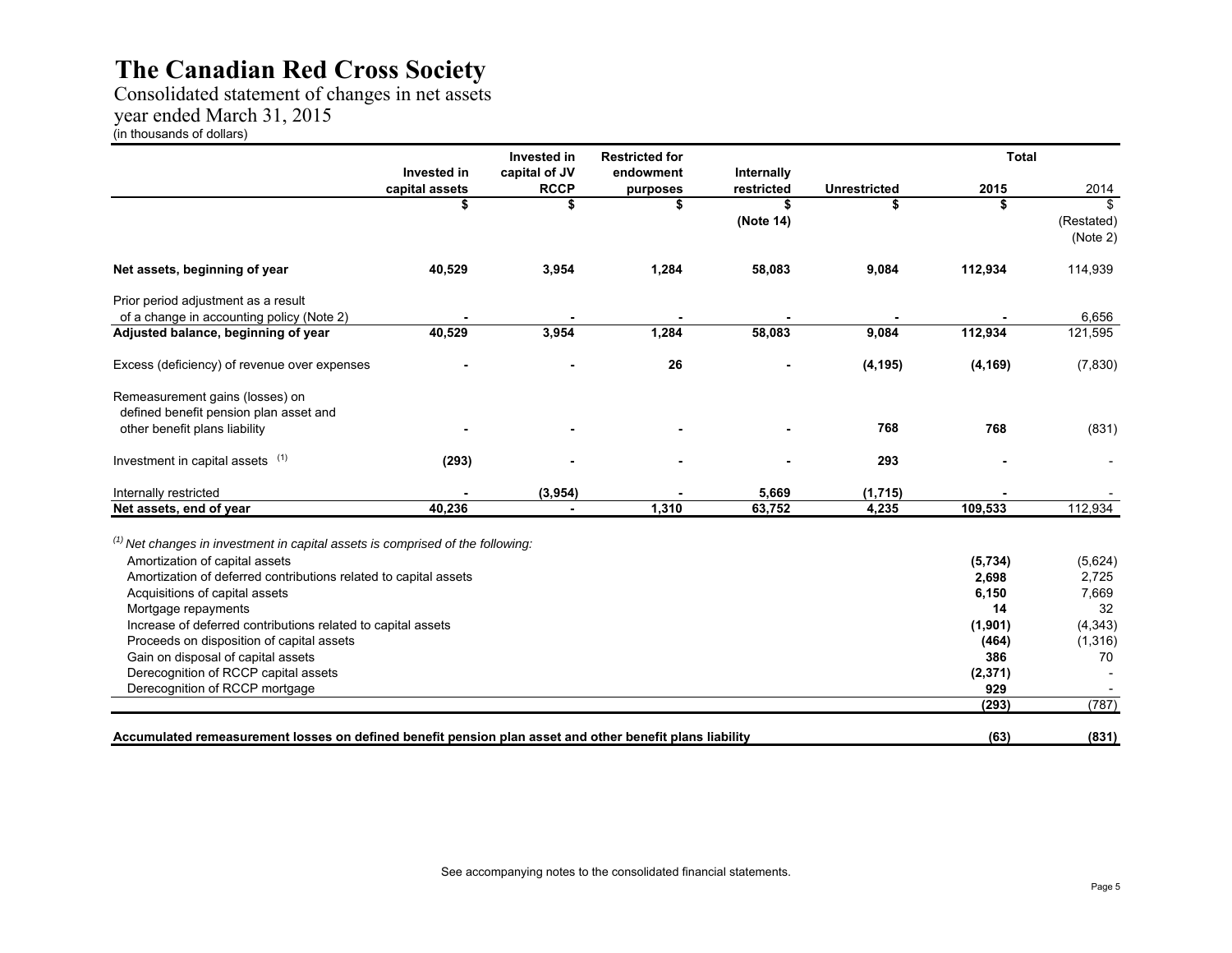### Consolidated statement of cash flows

year ended March 31, 2015

|                                                                                | 2015         | 2014           |
|--------------------------------------------------------------------------------|--------------|----------------|
|                                                                                | \$           | \$             |
|                                                                                |              | (Restated)     |
|                                                                                |              | (Note 2)       |
| Net inflow (outflow) of cash related to the following activities:              |              |                |
|                                                                                |              |                |
| <b>Operating</b>                                                               |              |                |
| Deficiency of revenues over expenses from continuing operations                | (10, 363)    | (6,800)        |
| Items not affecting cash                                                       |              |                |
| Increase (decrease) in net employee future benefits                            | (276)        | 1,189          |
| Remeasurement gains (losses) on defined benefit pension                        |              |                |
| plan asset and other benefit plans liability                                   | 768          | (831)          |
| Amortization of deferred capital contributions                                 | (2,698)      | (2, 725)       |
| Amortization of capital assets                                                 | 5,528        | 5,393          |
| Amortization of deferred gain                                                  | (423)<br>918 | (846)<br>2,583 |
| Decrease in unrealized gains on investments                                    | (379)        | (71)           |
| Gain on disposal of capital assets                                             | (6, 925)     | (2, 108)       |
|                                                                                |              |                |
| Changes in non-cash operating working capital items from continuing operations |              |                |
| Accounts receivable                                                            | (4, 119)     | (7, 763)       |
| Inventory and prepaid expenses                                                 | 3,842        | 4,209          |
| Accounts payable and accrued liabilities                                       | 4,151        | 2,233          |
| Government remittances payable                                                 | (690)        | 1,218          |
| Deferred revenue                                                               | (29, 764)    | 53,830         |
|                                                                                | (33, 505)    | 51,619         |
| Investing                                                                      |              |                |
| Net disposals of long-term investments                                         | 17,258       | 72,229         |
| Proceeds on disposal of capital assets                                         | 452          | 1,310          |
| Acquisitions of capital assets                                                 | (6,074)      | (6,061)        |
|                                                                                | 11,636       | 67,478         |
|                                                                                |              |                |
| <b>Financing</b>                                                               |              |                |
| Deferred contributions related to capital assets                               | 1.901        | 4.343          |
| Net cash (outflow) inflow from continuing operations                           | (19,968)     | 123,440        |
| Cash inflow from discontinued operations (Note 4)                              | 7,505        | 532            |
| Cash and cash equivalents, beginning of year                                   | 186,133      | 62,161         |
| Cash and cash equivalents, end of year                                         | 173,670      | 186,133        |
| Represented by:                                                                |              |                |
| Unrestricted                                                                   | 9,058        | 15,471         |
| <b>Externally restricted</b>                                                   | 122,969      | 151,531        |
| Internally restricted                                                          | 41,643       | 19,131         |
| Cash and cash equivalents                                                      | 173,670      | 186,133        |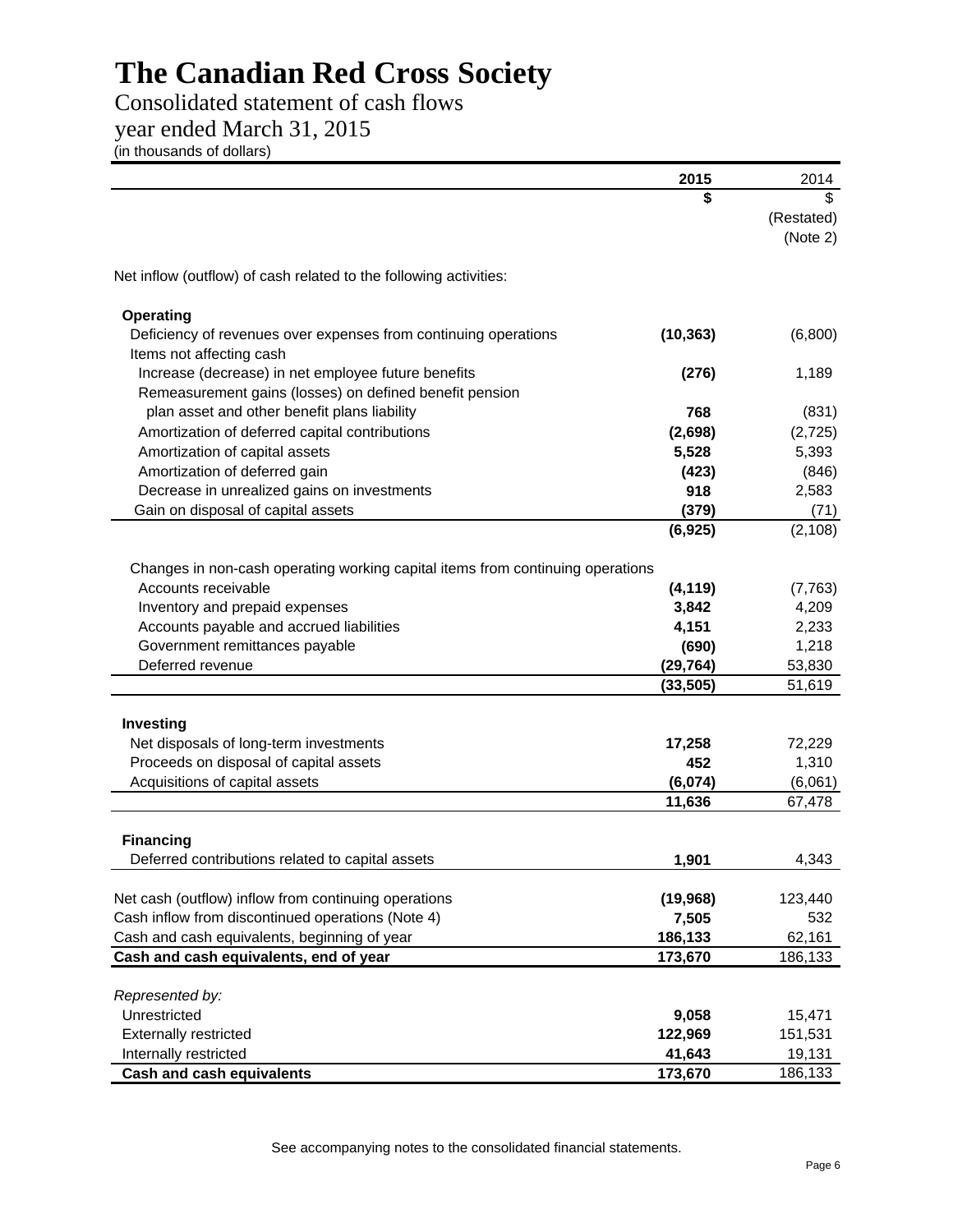Notes to the consolidated financial statements March 31, 2015 (in thousands of dollars)

#### **1. Purpose of the organization**

The Canadian Red Cross Society (the "Society") is a not-for-profit volunteer-based humanitarian organization dedicated to helping people in Canada and around the world with situations that threaten their survival and safety, their security and well-being, or their human dignity. The Society relies on continuing support from various levels of governments, corporations and fundraising from other donors.

The Society, which is incorporated without share capital under the laws of Canada, is a registered Canadian charity and, as such, is exempt from income taxes.

#### **2. Change in accounting policy**

For the fiscal year ended March 31, 2015, the Society adopted the Chartered Professional Accountants of Canada Handbook, Part II, Section 3462, Employee Future Benefits and Part III, Section 3463, Employee Future Benefits for Not-for-Profit Organizations.

Section 3462 eliminates the deferral and amortization method of accounting for actuarial gains and losses and past service costs. Accordingly, the immediate recognition approach must be applied for defined benefit plans.

Section 3463 requires not-for-profit organizations to recognize remeasurement gains and losses directly in net assets in the statement of financial position rather than in the statement of operations and that the balance be presented as a separately identified line item in the statement of changes in net assets.

The Society has chosen to use the funding valuation prepared by the actuary for financial reporting purposes.

The impact of these policy changes, which were accounted for retrospectively with restatement of comparative figures, is as follows:

- The April 1, 2013 opening net assets increased by \$6,656, the accrued defined benefit pension plan asset increased by \$1,756 and the accrued other benefit plans liability decreased by \$4,900.
- For the fiscal year ended March 31, 2014, the employee future benefit expenses increased by \$321 thereby increasing the deficiency of revenue over expenses and decreasing the unrestricted net assets by the same amount.
- The accrued defined benefit pension plan asset increased by a total of \$1,246 as at March 31, 2014, including the impact in the opening balances. Remeasurement losses of \$588 were recorded directly in the statement of changes in net assets as at March 31, 2014.
- The accrued other benefit plans liability decreased by a total of \$4,258 as at March 31, 2014, including the impact in the opening balances. Remeasurement losses of \$243 were recorded in net assets as at March 31, 2014.

#### **3. Significant accounting policies**

The consolidated financial statements have been prepared in accordance with Canadian accounting standards for not-for-profit organizations and reflect the following significant accounting policies:

#### *Basis of presentation*

These consolidated financial statements reflect the assets, liabilities, revenues and expenses of the operations of the Society including all operations within Canada and the International Program. These consolidated statements also include the Society's share of Red Cross Care Partners ("RCCP") up to the date of the disposal of its shares on September 25, 2014 (Note 4).

The Organizational Capacity and Core Programs reflect the net contribution before application of the Society's common management and administration expenses. The Schedule provides a detailed summary of the fundraising and program contributions before Society common management and administration costs and expenses.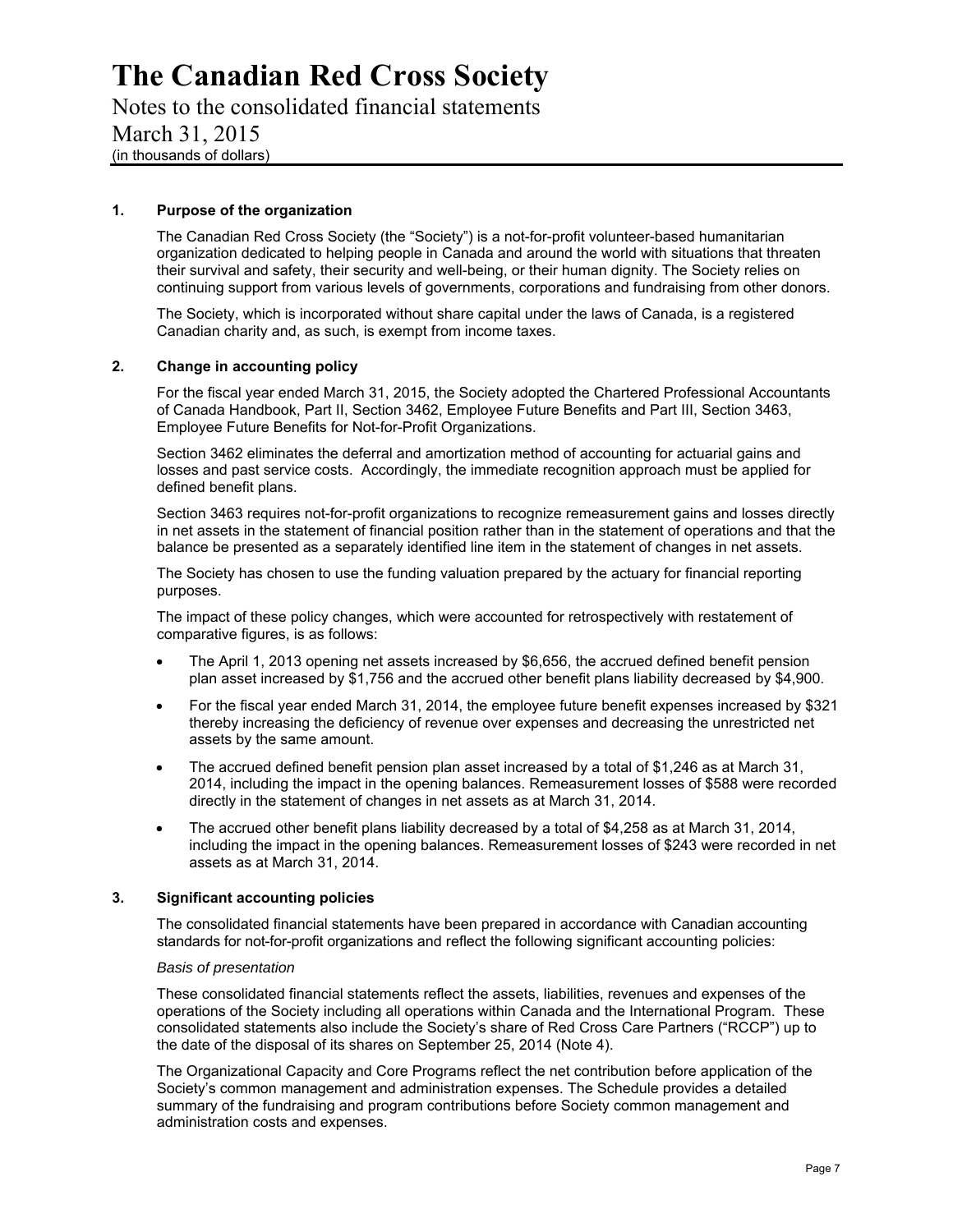Notes to the consolidated financial statements March 31, 2015 (in thousands of dollars)

#### **3. Significant accounting policies (continued)**

#### *Principle of consolidation*

The Society reported its interest in RCCP, a jointly controlled entity, using the proportionate consolidation method up to the date of the disposal of its shares on September 25, 2014. The Society's share of the assets, liabilities, revenue and expenses of RCCP were combined with the equivalent items in the Society's consolidated financial statements on a line-by-line basis up to the date of the disposal of its shares. Gains and losses resulting from transactions with RCCP are recognized in the Society's consolidated financial statements only to the extent of interests in RCCP that are unrelated to the Society.

#### *Revenue recognition*

The Society receives donations from annual fundraising campaigns for operating purposes and from special campaigns for disaster relief programs in Canada and various foreign countries.

The Society follows the deferral method of accounting to account for contributions.

Unrestricted donations are recognized as revenue when received. Restricted donations, other than endowments, are deferred and recognized as revenue in the year in which the related expenses are recognized. Other revenues are recognized when the goods or services have been rendered.

Externally restricted donations used to purchase depreciable capital assets are deferred and amortized over the life of the related capital asset. Externally restricted contributions used to purchase land are recorded as a direct increase in the net assets invested in capital assets. Externally restricted contributions that have not been expended are recorded as deferred revenue on the consolidated statement of financial position.

The Society restricts the use of portions of its unrestricted net assets for specific future uses. When incurred, related expenses are charged to operations and the balance of internally restricted net assets is reduced accordingly.

Endowment contributions are recognized as direct increases in net assets restricted for endowment purposes.

The fair value of donated capital assets is deferred and amortized to income on the same basis as the related depreciable capital assets are amortized.

Investment income (expense) includes dividend and interest income, realized and unrealized investment gains and losses, and where applicable, charges for other than temporary impairment of investments. Dividend and interest income as well as realized and unrealized gains and losses have been recorded directly in the consolidated statement of operations.

Unrealized gains and losses on financial assets are included in investment income and recognized as revenue in the consolidated statement of operations or deferred depending on the nature of any external restrictions imposed on the investment income.

Restricted investment income is recognized as revenue in the year in which the related expenses are incurred. Unrestricted investment income is recognized as revenue when earned.

#### *Financial instruments*

The Society's financial instruments consist of cash and cash equivalents, accounts receivable, long-term investments, accounts payable and accrued liabilities and government remittances payable.

Financial assets and financial liabilities are initially recognized at fair value when the Society becomes a party to the contractual provisions of the financial instrument. Subsequently, all financial instruments are measured at amortized cost, except cash and cash equivalents and long-term investments which are recorded at fair value.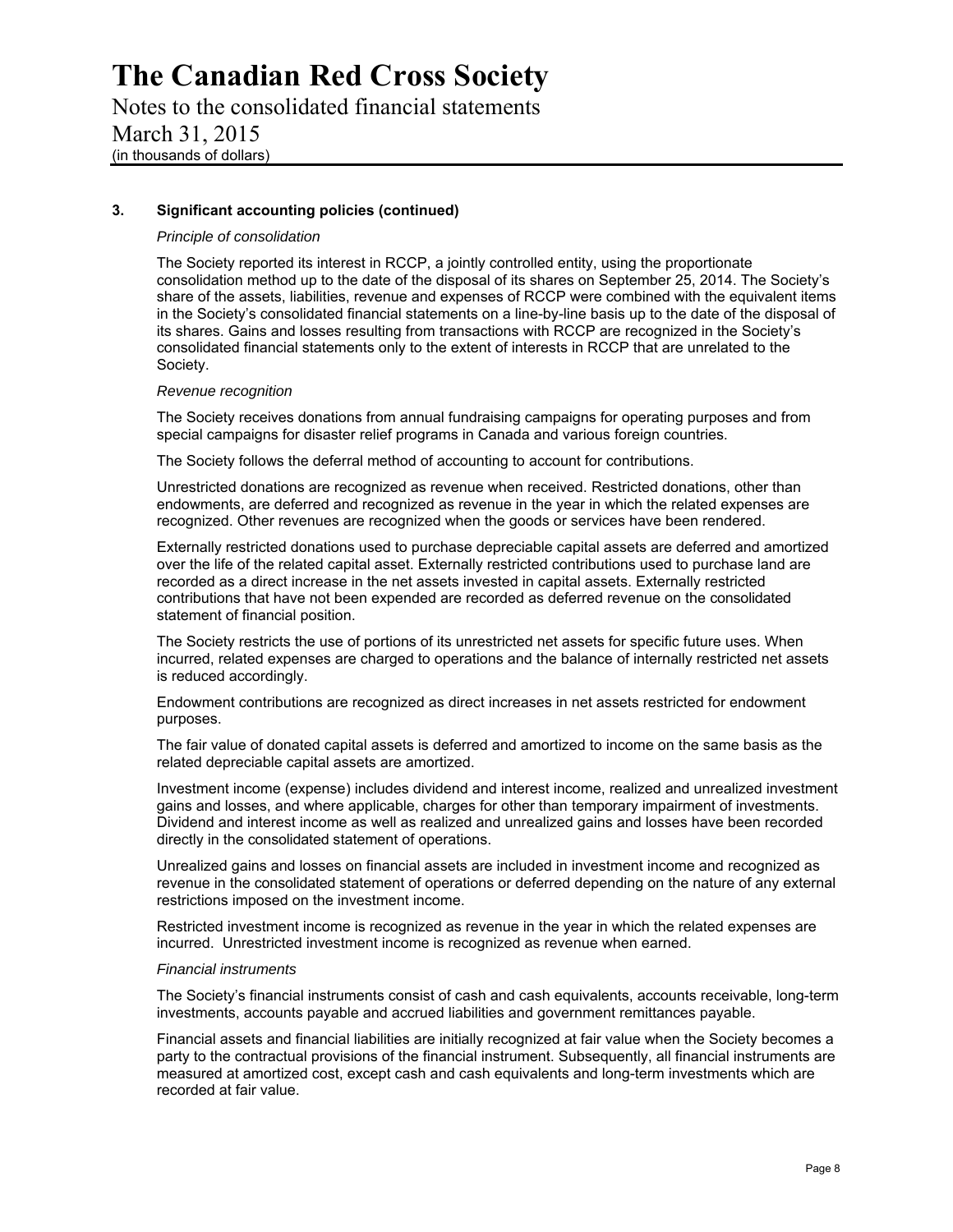Notes to the consolidated financial statements March 31, 2015 (in thousands of dollars)

#### **3. Significant accounting policies (continued)**

#### *Cash and cash equivalents*

Cash and cash equivalents represent externally restricted, internally restricted and unrestricted cash and equivalents and mature within three months.

Externally restricted cash and cash equivalents are restricted for specified purposes and are not available for the Society's general operations.

Internally restricted cash represents money set aside to fund specific activities identified by management and approved by the Board of Directors. The funds are not available for the Society's general operations.

Unrestricted cash represents funds available for the Society's general operations.

#### *Donated services*

The Society benefits greatly from donated services in the form of volunteer work for various activities. The value of donated services is not recognized in the consolidated financial statements because of the difficulty of measurement.

#### *Inventory*

Inventory includes current materials and supplies necessary for the conduct of the Society's operations. Inventory is valued at the lower of cost and replacement value. Cost is determined using the moving average method.

#### *Capital assets*

Purchased capital assets are recorded at cost. Contributed capital assets are recorded at their estimated fair value at the date of contribution. Amortization is provided on a straight-line basis over the estimated useful lives as follows:

| 20 to 40 years |
|----------------|
| 3 to 5 years   |
| 2 to 5 years   |
| 2 to 3 years   |
|                |

Land is not amortized due to its infinite life.

#### *Intangible assets*

Intangible assets represented the portion of the purchase price of the Society's interest in the RCCP joint venture relating to government contracts. These costs were amortized on a straight-line basis over the term of the estimated beneficial life of the assets, which was five years, up to the date of the disposal of its shares on September 25, 2014 (Note 4).

#### *Goodwill*

Goodwill represented the excess of the purchase price of the Society's interest in the RCCP joint venture over identifiable tangible and intangible assets. Goodwill was tested for impairment whenever an event or circumstance occurred that indicated that goodwill might have been impaired up to the date of the disposal of its shares on September 25, 2014 (Note 4). When the carrying amount of RCCP, including goodwill, exceeded its fair value, a goodwill impairment loss was recognized in excess of revenue over expenses in an amount equal to the excess.

#### *Deferred gain*

The deferred gain in respect of the acquisition of the interest in RCCP was amortized on a straight-line basis over 10 years up to the date of the disposal of its shares on September 25, 2014 (Note 4).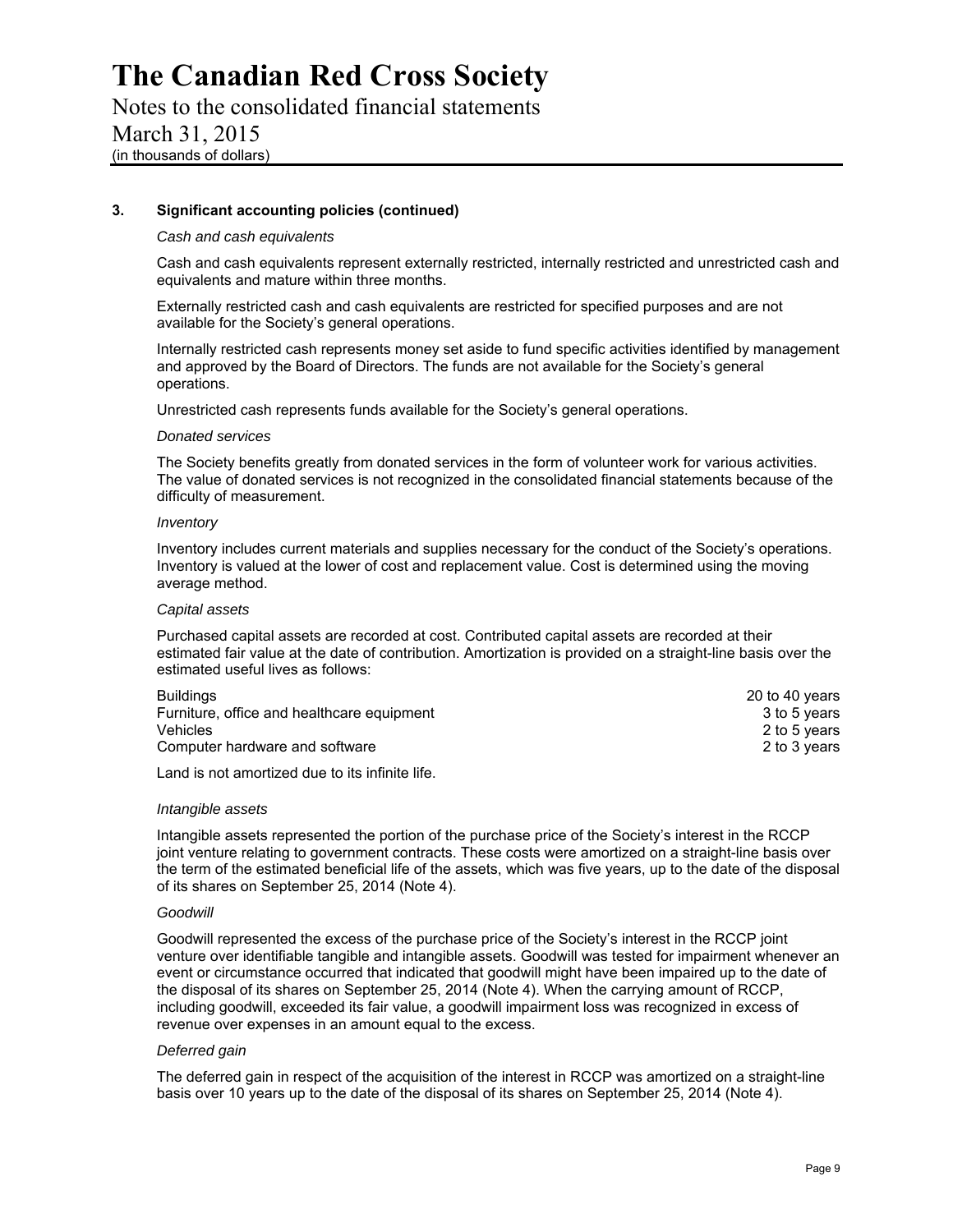Notes to the consolidated financial statements March 31, 2015 (in thousands of dollars)

#### **3. Significant accounting policies (continued)**

#### *Post-retirement benefits*

The cost of post-retirement benefits earned by employees is actuarially determined using the projected benefit method prorated on service and management's best estimate of discount rate, retirement ages of employees and expected health care costs. Plan obligations are discounted using current market interest rates and plan assets are presented at fair market value.

The Society uses the immediate recognition approach for past service costs, remeasurement gains and losses and other items. These amounts are recorded directly in the consolidated statement of changes in net assets.

The Society measures its accrued benefits obligations for accounting purposes as at March 31 of each year using actuarial valuations on a funding basis.

#### *Impairment of long-lived assets*

Long-lived assets are tested for recoverability whenever events or changes in circumstances indicate that their carrying amount may not be recoverable. An impairment loss is recognized when their carrying value exceeds the total undiscounted cash flows expected from their use and eventual disposition. The amount of the impairment loss is determined as the excess of the carrying value of the asset over its fair value.

#### *Use of estimates*

The preparation of these consolidated financial statements in conformity with Canadian accounting standards for not-for-profit organizations requires management to make estimates and assumptions that affect the amounts reported in the consolidated financial statements and the accompanying notes. In the opinion of management, these consolidated financial statements reflect, within reasonable limits of materiality, all adjustments necessary to present fairly the results for the years presented. Actual results could differ from these estimates. Assumptions are used in estimating the collectability of accounts receivable, the obsolescence of inventory, the useful life of capital assets, the assessment of impairment indicators associated with goodwill and intangible assets, the amount of certain accrued liabilities and the assumptions underlying the employee future benefit calculations.

#### *Allocation of expenses*

The Society incurs general support expenses that are common to its programs and administration.

Corporate governance and general management expenses are not allocated and are accounted for in Support Services. Other general support expenses that relate directly to the programs are accounted for in Program Management.

Fund Development expenses are not allocated and are accounted for directly in the Fundraising line of the Society's consolidated financial statements.

Facilities are the only expense of which part is allocated directly to the Core Programs. The allocation is based on revenue stream. If a building is directly related to one program and that revenue stream is prevalent, the total cost of that building will be allocated to that program. Those facilities that are common to the administration of the Society and its programs are recorded under the Rental and Facilities line in the Schedule to these consolidated financial statements.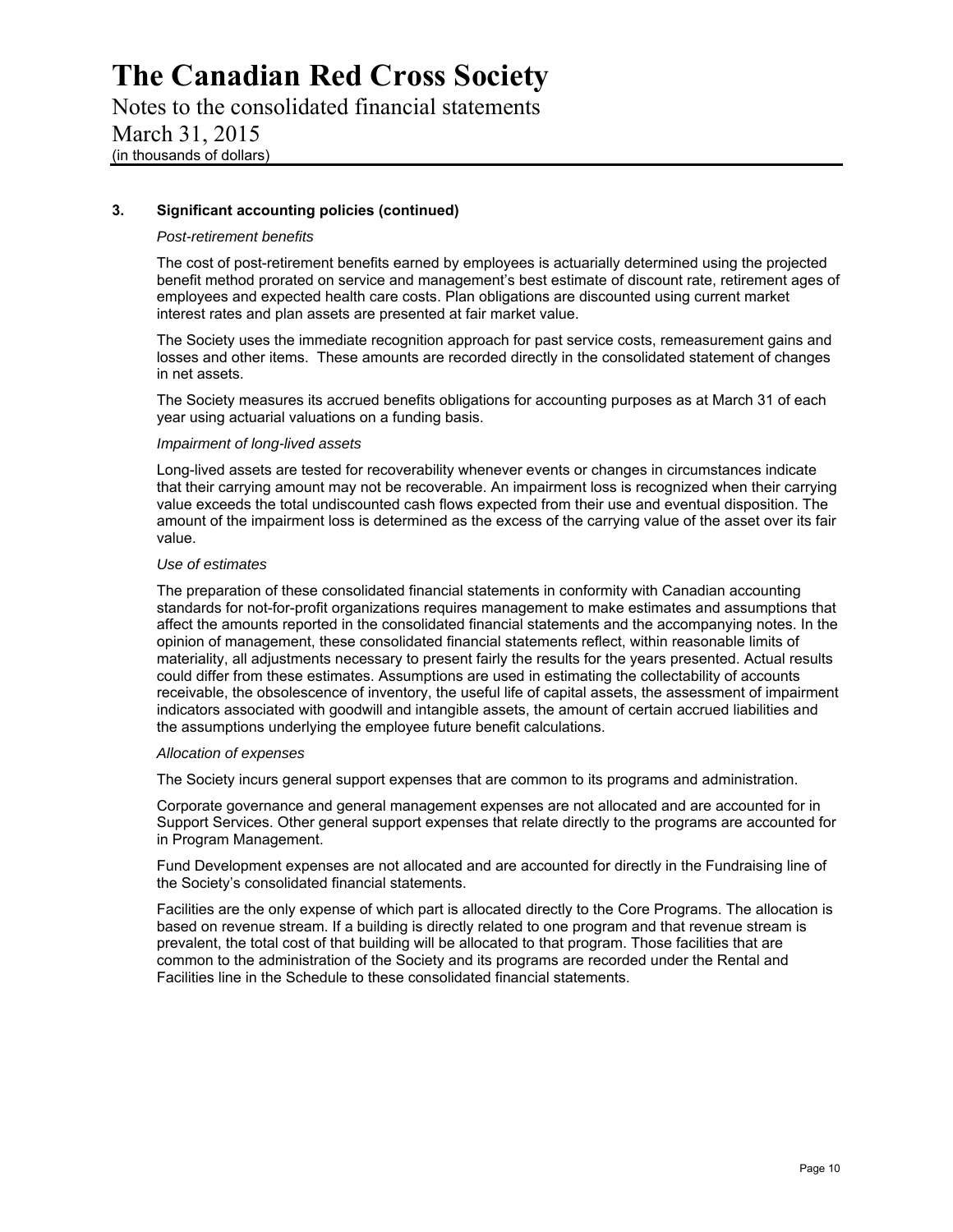Notes to the consolidated financial statements March 31, 2015 (in thousands of dollars)

#### **4. Discontinued operations**

On October 1, 2012, the Society merged its personal support and home making activities in Ontario with the nursing and therapy services of CarePartners, a privately owned entity. The new home care entity, 8262900 Canada Inc. (operating as Red Cross Care Partners ("RCCP")), was a for-profit oriented entity incorporated under the laws of Canada.

On the transfer date, the Society transferred cash of \$6,000, capital assets of \$175 and inventories of \$341. Goodwill and intangible assets were valued at \$10,284. The deferred gain of \$5,142 on the transfer date represented the gain attributable to the unrelated joint venturer's portions of the intangible assets and goodwill and were amortized on a straight-line basis over 5 and 10 years respectively.

The Society owned 50% of the voting shares of RCCP and its financial results were proportionately consolidated in these consolidated financial statements until September 25, 2014. On that date, the Society (the "Seller") sold its shares of RCCP to 1003694 Ontario Inc. (the "Buyer") for cash. The sale price was determined based on two independent valuations. Following the transaction, the Buyer became the sole owner of RCCP.

The following table summarizes the proceeds applied to the investment sold and deferred gain recognized:

|                                                                       | September 25, 2014 |
|-----------------------------------------------------------------------|--------------------|
|                                                                       | S                  |
| Gross proceeds on sale, as stipulated in the share purchase agreement | 12.346             |
| Disposal of investment in RCCP                                        | (15, 727)          |
| Recognition of amounts arising from the original merger:              |                    |
| - Seller's portion of the deferred gain on capital assets             | 1.827              |
| - Seller's portion of the deferred gain on intangible assets          | 3.315              |
| - Buyer's portion of the deferred gain on capital assets              | 1.461              |
| - Buyer's portion of the deferred gain on intangible assets           | 1,989              |
| Seller's portion of retained earnings of RCCP                         | 1,986              |
| Less: transactions costs                                              | (81)               |
| Gain on disposal of net assets                                        | 7.116              |

On September 25, 2014, as a result of the sale of RCCP shares, the Society eliminated the deferred gain, unrelated intangible assets and goodwill balances. At March 31, 2014, the deferred gain was \$3,873, the unrelated intangible assets were \$1,480 and the goodwill was \$1,947.

The amortization of the deferred gain up to the date of the disposal of its shares was \$423 (2014 - \$846). The Society's share of the amortization of intangible assets up to the date of the disposal of its shares was \$666 (2014 - \$1,370).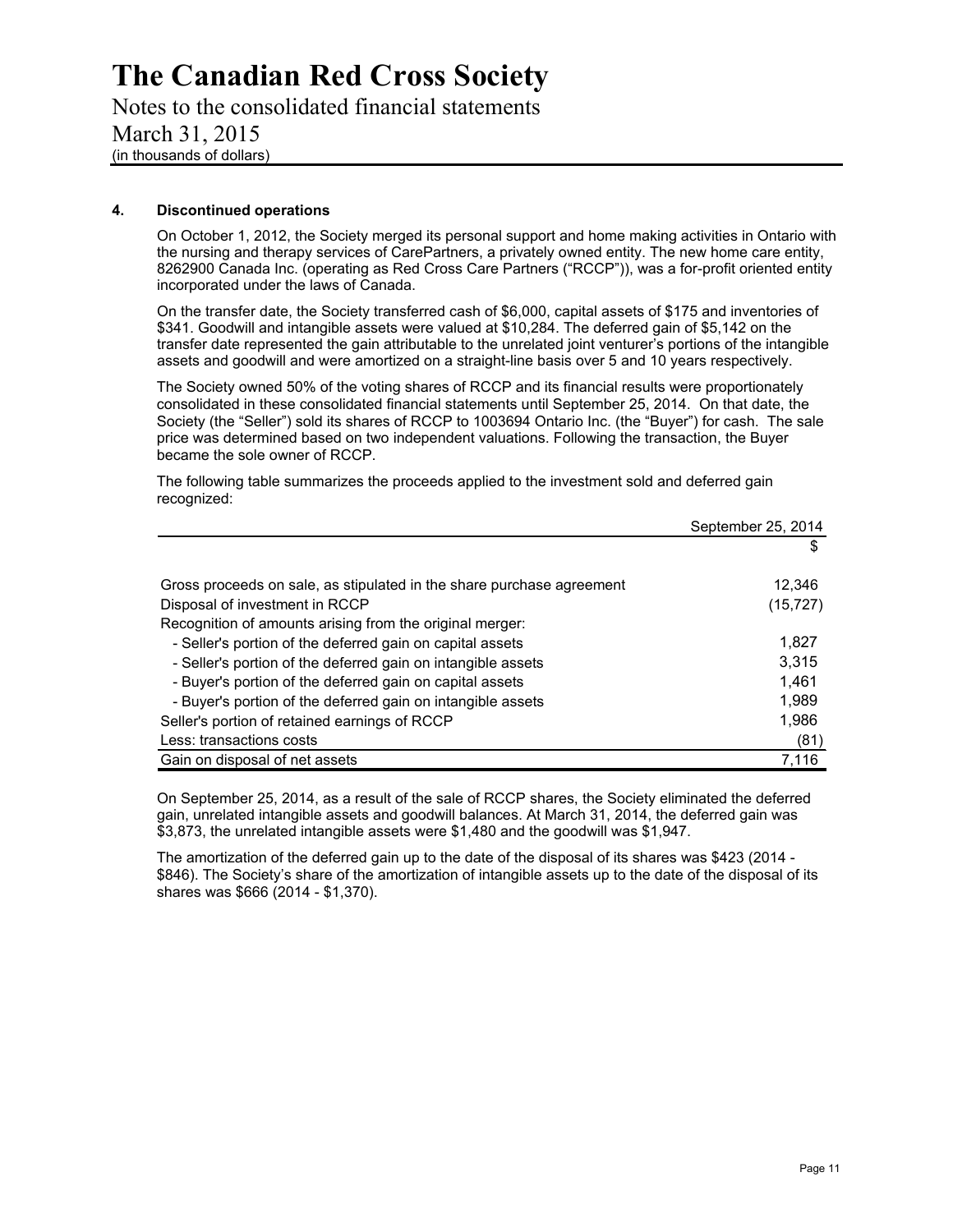Notes to the consolidated financial statements March 31, 2015 (in thousands of dollars)

#### **4. Discontinued operations (continued)**

The results of operations of RCCP have been segregated in the consolidated statement of operations and consolidated statement of cash flows as discontinued operations up to the date of the disposal using the proportionate consolidation method. The cash flow from discontinued operations is as follows:

#### **Statement of cash flows**

|                                                                                               | for the period                    |                       |
|-----------------------------------------------------------------------------------------------|-----------------------------------|-----------------------|
|                                                                                               | up to the date<br>of the disposal | for the year<br>ended |
|                                                                                               | 2015                              | 2014                  |
|                                                                                               | \$                                | \$                    |
| Net inflow (outflow) of cash related to the following activities:                             |                                   |                       |
| Operating                                                                                     |                                   |                       |
| Deficiency of revenues over expenses from discontinued operations<br>Items not affecting cash | 6,194                             | (1,030)               |
| Increase in net employee future benefits                                                      | 43                                | 46                    |
| Amortization of capital assets                                                                | 206                               | 231                   |
| Amortization of intangible assets                                                             | 666                               | 1,370                 |
| Gain on the sale of RCCP                                                                      | (7, 116)                          |                       |
| Loss (gain) on disposal of capital assets                                                     | (7)                               | 1                     |
|                                                                                               | (14)                              | 618                   |
| Changes in non-cash operating working capital items                                           | (2,038)                           | 1,548                 |
|                                                                                               | (2,052)                           | 2,166                 |
| Investing                                                                                     |                                   |                       |
| Proceeds on disposal of capital assets                                                        | 12                                | 6                     |
| Proceeds on sale of shares in RCCP, net of cash position                                      | 9,716                             |                       |
| <b>Transaction costs</b>                                                                      | (81)                              |                       |
| Acquisitions of capital assets                                                                | (76)                              | (1,608)               |
|                                                                                               | 9,571                             | (1,602)               |
| <b>Financing</b>                                                                              |                                   |                       |
| Mortgage repayments                                                                           | (14)                              | (32)                  |
|                                                                                               | (14)                              | (32)                  |
| Net cash inflow from discontinued operations                                                  | 7.505                             | 532                   |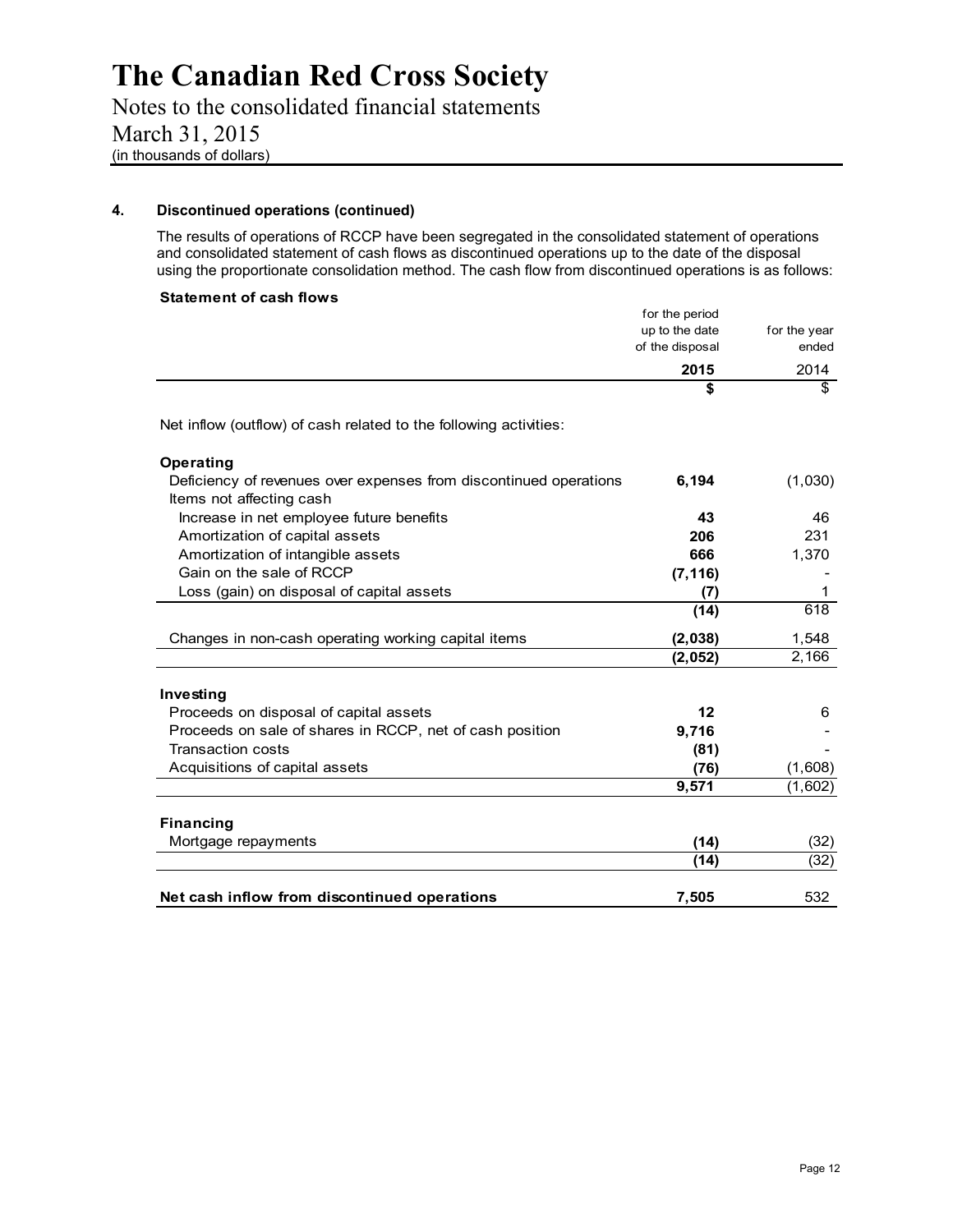Notes to the consolidated financial statements March 31, 2015

(in thousands of dollars)

#### **5. Capital management**

The Society defines its capital as its net assets. Its objectives in managing capital are:

- a) to ensure that sufficient financial resources are in place to deliver on the priorities set by the Board of Directors during its annual strategic plan review;
- b) to maintain a minimum reserve in its Net Assets under Internally Restricted General of \$25 million to ensure the ability to continue operations in the face of unexpected events;
- c) to invest funds in financial instruments permitted under the Board of Directors' approved Statements of Investment Policies and Procedures (SIP&P); and
- d) to manage grants and donations with external restrictions in order to comply with the conditions for using these financial resources.

The Society monitors its capital by reviewing various financial metrics, including cash flows and variances to forecasts and budgets.

Capital management objectives, policies and procedures are unchanged since the preceding year.

The Society has complied with all the capital requirements, including the requirements respecting the external restrictions.

|                                         | 2015                          | 2014    |
|-----------------------------------------|-------------------------------|---------|
|                                         |                               |         |
|                                         | Cost                          | Cost    |
|                                         | and fair value and fair value |         |
|                                         | \$                            | \$      |
| Cash                                    |                               |         |
| Unrestricted                            | 9,036                         | 15,471  |
| Externally restricted - General         | 27,767                        | 23,028  |
| Externally restricted - Haiti           | 601                           | 804     |
| Internally restricted - General         | 2,136                         | 3,810   |
| Internally restricted - Tsunami         | 82                            | 97      |
| <b>Total cash</b>                       | 39,622                        | 43,210  |
|                                         |                               |         |
| <b>Cash equivalents</b><br>Unrestricted | 22                            |         |
|                                         |                               |         |
| Externally restricted - General         | 72,410                        | 93,206  |
| Externally restricted - Haiti           | 22,191                        | 34,493  |
| Internally restricted - General         | 34,517                        | 4,435   |
| Internally restricted - Tsunami         | 4,908                         | 10,789  |
| <b>Total cash equivalents</b>           | 134,048                       | 142,923 |
| Total cash and cash equivalents         | 173,670                       | 186,133 |

#### **6. Cash and cash equivalents**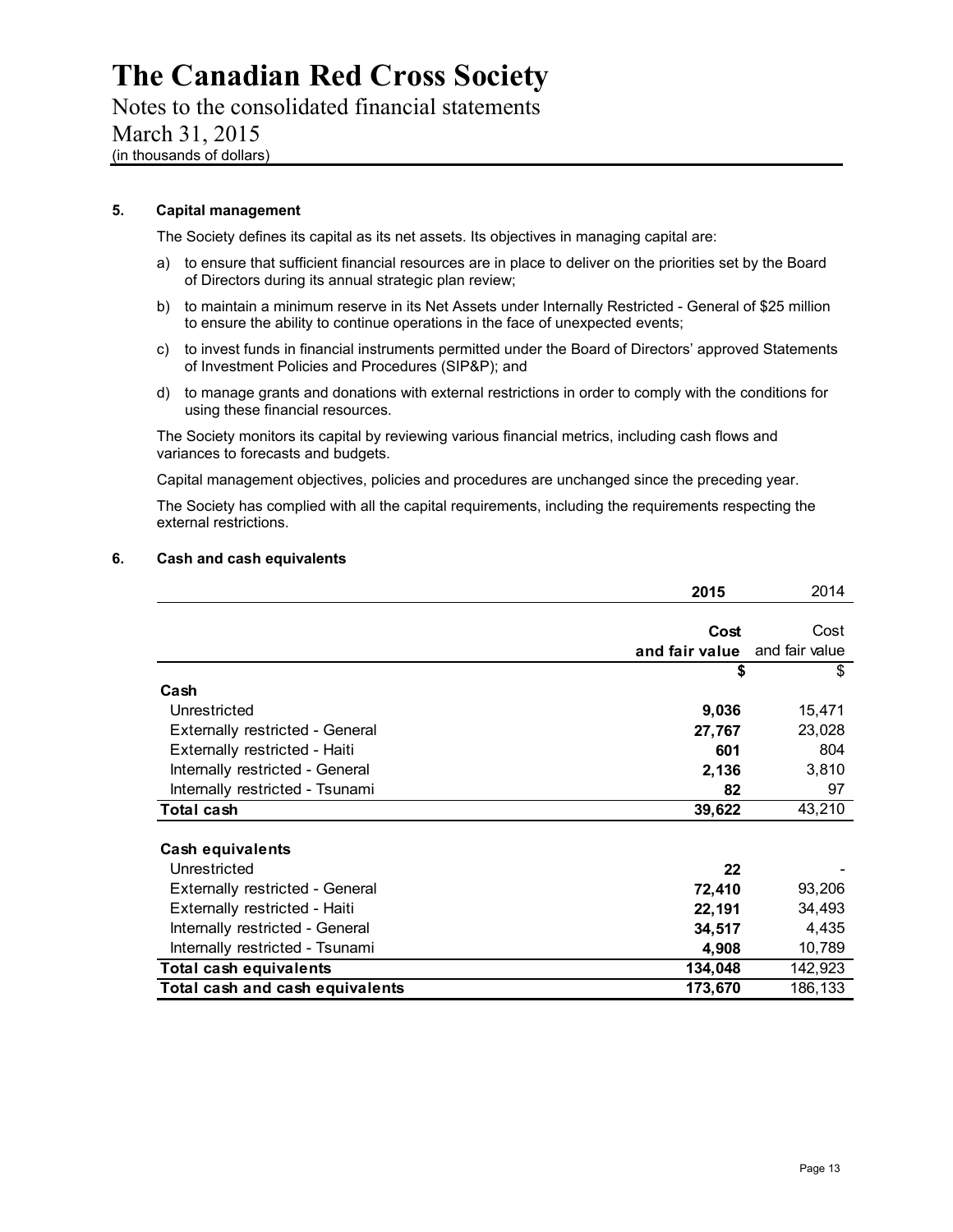Notes to the consolidated financial statements March 31, 2015 (in thousands of dollars)

#### **7. Long-term investments**

|                    | 2015              |        | 2014         |        |
|--------------------|-------------------|--------|--------------|--------|
|                    | <b>Fair value</b> |        | Fair value   |        |
|                    | and carrying      |        | and carrying |        |
|                    | value             | Cost   | value        | Cost   |
|                    | \$                | \$     | \$           | \$     |
| <b>Investments</b> |                   |        |              |        |
| Fixed income       | 10,150            | 9,646  | 22,261       | 21,843 |
| Equities           | 11,283            | 11,000 | 17,348       | 16,060 |
|                    | 21,433            | 20,646 | 39,609       | 37,903 |

The fair values of long-term investments are based on quoted market prices.

Fixed income investments are comprised of Government of Canada and corporate bonds with maturity dates ranging from 2015 to 2064, earning interest up to 12.2% (2014 - ranging from 2014 to 2049, earning interest up to 7.0%).

Gross investment income earned is reported as follows:

|                             | 2015  | 2014  |
|-----------------------------|-------|-------|
|                             |       | æ     |
| Investment income - General | 2.182 | 4,202 |
| Investment income - Tsunami | 69    | 247   |
|                             | 2.251 | 4.449 |

Investment income earned from the Haiti fund of \$234 (2014 - \$584) is externally restricted and allocated to Haiti deferred revenue.

Investment income earned from the General fund of \$693 (2014 - \$838) is externally restricted and allocated to General deferred revenue.

#### **8. Capital assets**

|                                             |         | 2015         |                 | 2014     |
|---------------------------------------------|---------|--------------|-----------------|----------|
|                                             |         | Accumulated  | <b>Net book</b> | Net book |
|                                             | Cost    | amortization | value           | value    |
|                                             | \$      | \$           | \$              | \$       |
| Land                                        | 9,147   | ۰            | 9,147           | 9,412    |
| <b>Buildings</b>                            | 62,227  | 28,866       | 33,361          | 34,046   |
| Furnitures, office and healthcare equipment | 21,994  | 18,535       | 3,459           | 5,137    |
| Vehicles                                    | 10,719  | 7,991        | 2,728           | 2,220    |
| Computer hardware and software              | 5,533   | 3,903        | 1,630           | 1,543    |
|                                             | 109,620 | 59,295       | 50,325          | 52,358   |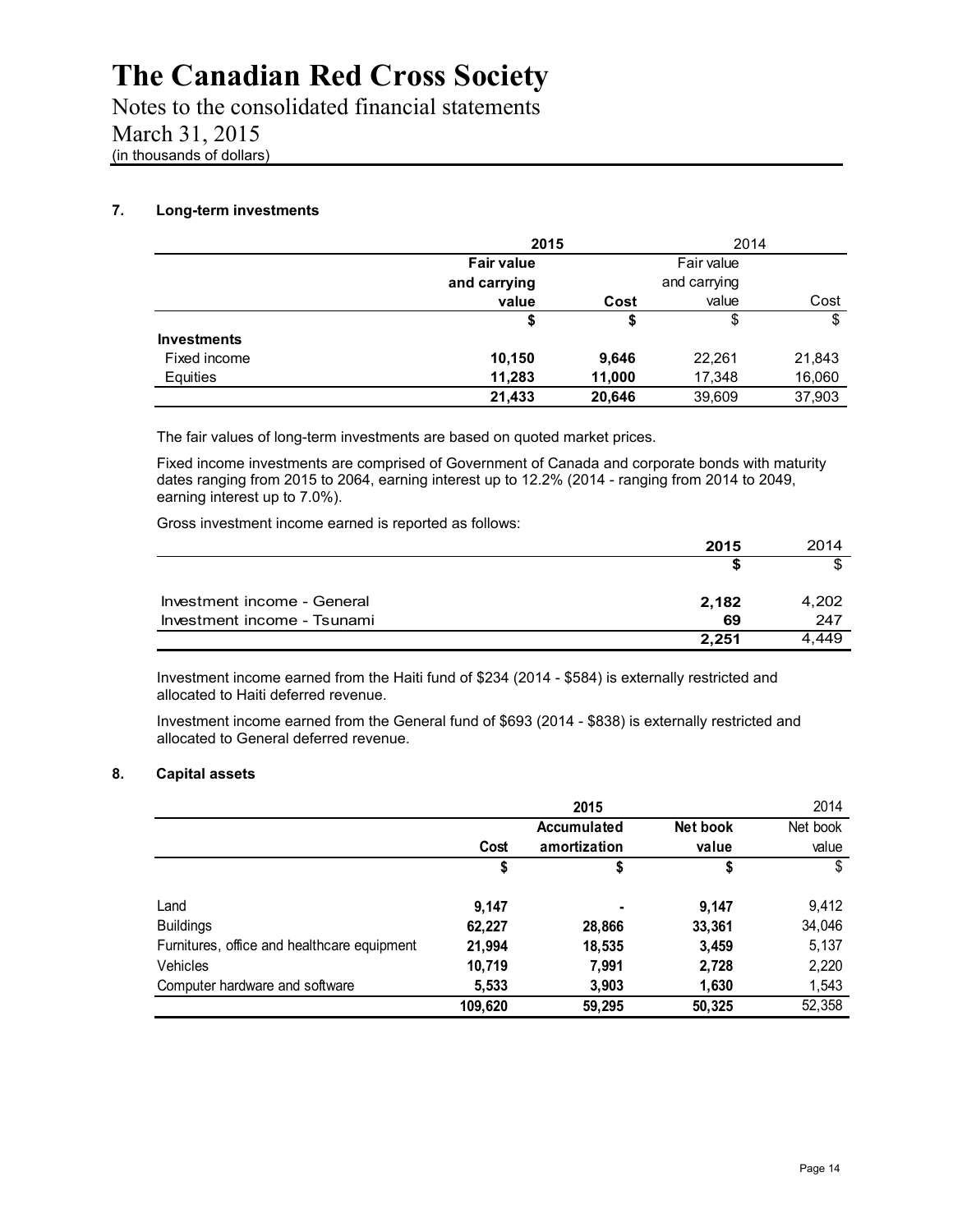Notes to the consolidated financial statements March 31, 2015 (in thousands of dollars)

#### **9. Employee future benefits**

The Society has a defined contribution and a defined benefit pension plan. The Society's contribution to its employees' defined contribution pension plan was \$2,641 (2014 - \$2,482).

The Society discontinued the defined benefit option of its pension plan on September 30, 1998. Members were given the option to convert their entitlements to a defined contribution basis or to have an annuity purchased on their behalf. Certain members' elections with respect to the conversion of past service benefits accrued to the date of discontinuation have not been finalized; therefore, no annuities have been purchased on behalf of these individuals. The Society remains responsible for the frozen benefits accrued under the defined benefit option of the Plan up to September 30, 1998.

The Society also sponsors life and health care benefits for its retired employees (Other Benefit Plans). These benefits are not pre-funded.

The most recent actuarial valuations for all of the Society's plans were performed in September 2013 and extrapolated to March 31, 2015. The next valuations will be performed by September 2016.

The information about the employee benefit plans is presented in the tables below:

|                                   |         | Defined benefit pension plan |          |            |  |
|-----------------------------------|---------|------------------------------|----------|------------|--|
|                                   | 2015    | 2014<br>2015                 |          | 2014       |  |
|                                   | S       | \$                           | \$       |            |  |
|                                   |         | (Restated)                   |          | (Restated) |  |
|                                   |         | (Note 2)                     |          | (Note 2)   |  |
| Fair value of plan assets         | 14,463  | 13.709                       | ۰        |            |  |
| Accrued benefit obligations       | (5,148) | (5,211)                      | (13,266) | (12,797)   |  |
| Accrued benefit asset (liability) | 9.315   | 8,498                        | (13,266) | (12, 797)  |  |

Elements of costs recognized in the year are as follows:

|                                 | Defined benefit pension plan | Other benefit plans |       |            |
|---------------------------------|------------------------------|---------------------|-------|------------|
|                                 | 2015                         | 2015<br>2014        |       | 2014       |
|                                 | \$                           |                     | P     |            |
|                                 |                              | (Restated)          |       | (Restated) |
|                                 |                              | (Note 2)            |       | (Note 2)   |
| Current service cost (employer) |                              |                     | 711   | 701        |
| Supplemental contributions      | 104                          | 24                  |       |            |
| Finance cost                    | (374)                        | (384)               | 560   | 518        |
|                                 | (270)                        | (360)               | 1,271 | 1,219      |

The assets of the defined benefit pension are held by Manulife. Based on the fair value of the plan assets at March 31, 2015, the assets of the Plan are comprised of 31% equity, 67% fixed income, and 2% short-term securities and cash (2014 - 32% equity, 66% fixed income, and 2% short-term securities and cash).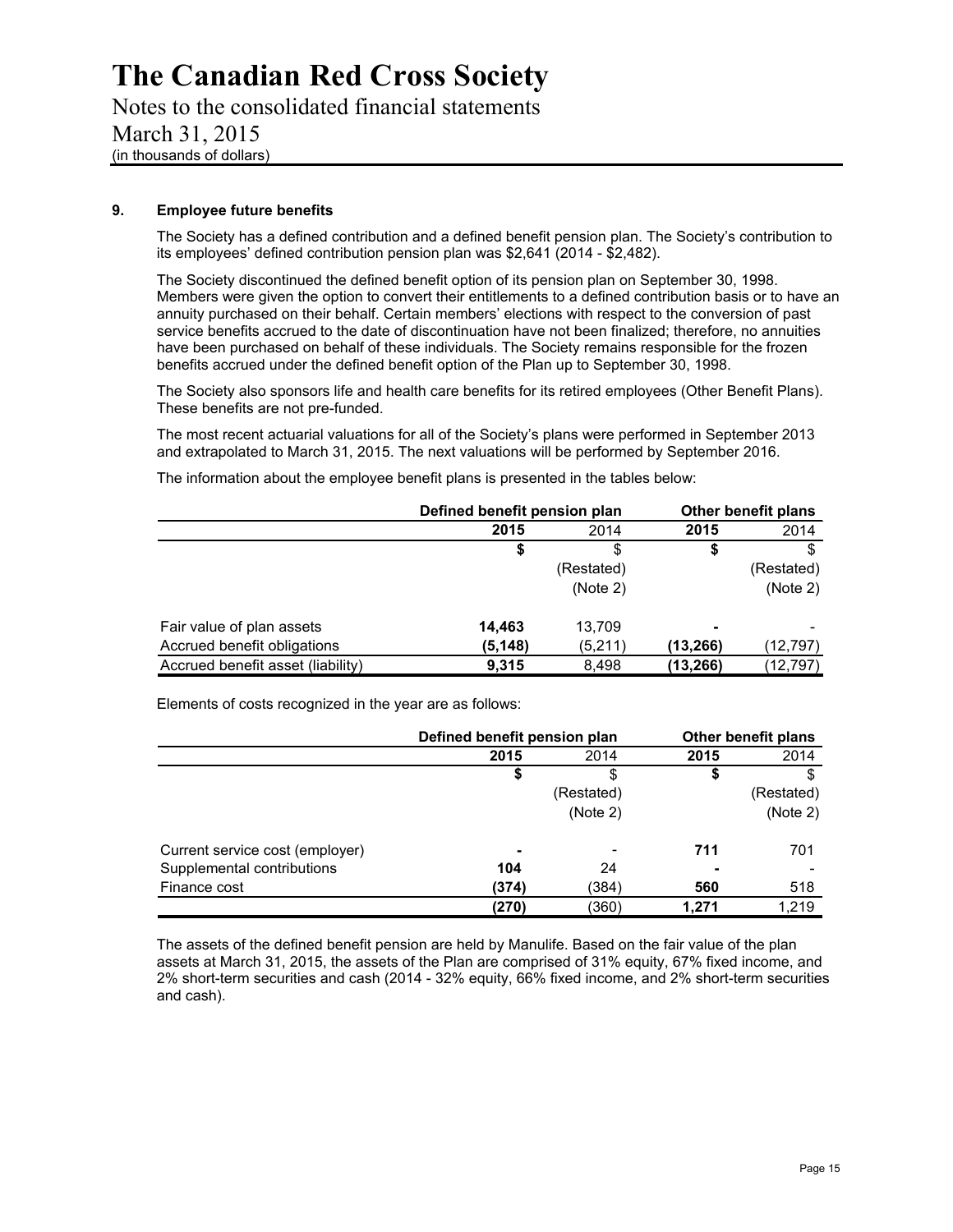Notes to the consolidated financial statements March 31, 2015 (in thousands of dollars)

#### **9. Employee future benefits (continued)**

The significant actuarial assumptions adopted in measuring the Society's accrued benefit obligations are as follows:

|                                   | Defined benefit pension plan | Other benefit plans |      |      |  |
|-----------------------------------|------------------------------|---------------------|------|------|--|
|                                   | 2015                         | 2014                | 2015 | 2014 |  |
|                                   | %                            | $\frac{0}{0}$       | %    | $\%$ |  |
| Discount rate for obligations     | 4.40                         | 3.70                | 4.40 | 4.60 |  |
| Discount rate for expenses        | 4.40                         | 3.30                | 4.40 | 4.40 |  |
| Expected long-term rate of return |                              |                     |      |      |  |
| on plan assets                    |                              | 3.50                |      |      |  |
| Rate of compensation increase     | 3.00                         | 3.00                | 3.00 | 3.00 |  |
| Post-retirement indexation        | 1.93                         | 1.97                |      |      |  |
| Pre-retirement indexation         |                              | 1.97                |      |      |  |

Other information about the Society's benefit plans is as follows:

|                                      | Defined benefit pension plan |      | Other benefit plans |      |  |
|--------------------------------------|------------------------------|------|---------------------|------|--|
|                                      | 2015                         | 2014 | 2015                | 2014 |  |
|                                      |                              |      |                     |      |  |
| Employees and employer contributions | 24                           | 24   | 508                 | 503  |  |
| Benefits paid                        | 286                          | 581  | 508                 | 503  |  |

For measurement purposes of the Other Benefit Plans, a 4.5% (2014 - 4.5%) annual rate of increase in the per capita cost of covered hospital benefits was assumed. The per capita cost of drugs was assumed to increase by 9.0% (2014 - 9.0%) and was assumed to decrease linearly to 4.5% over 19 years and remain at 4.5% thereafter. The per capita cost of dental and other benefits was assumed to increase at 4.5% per annum (2014 - 4.5%).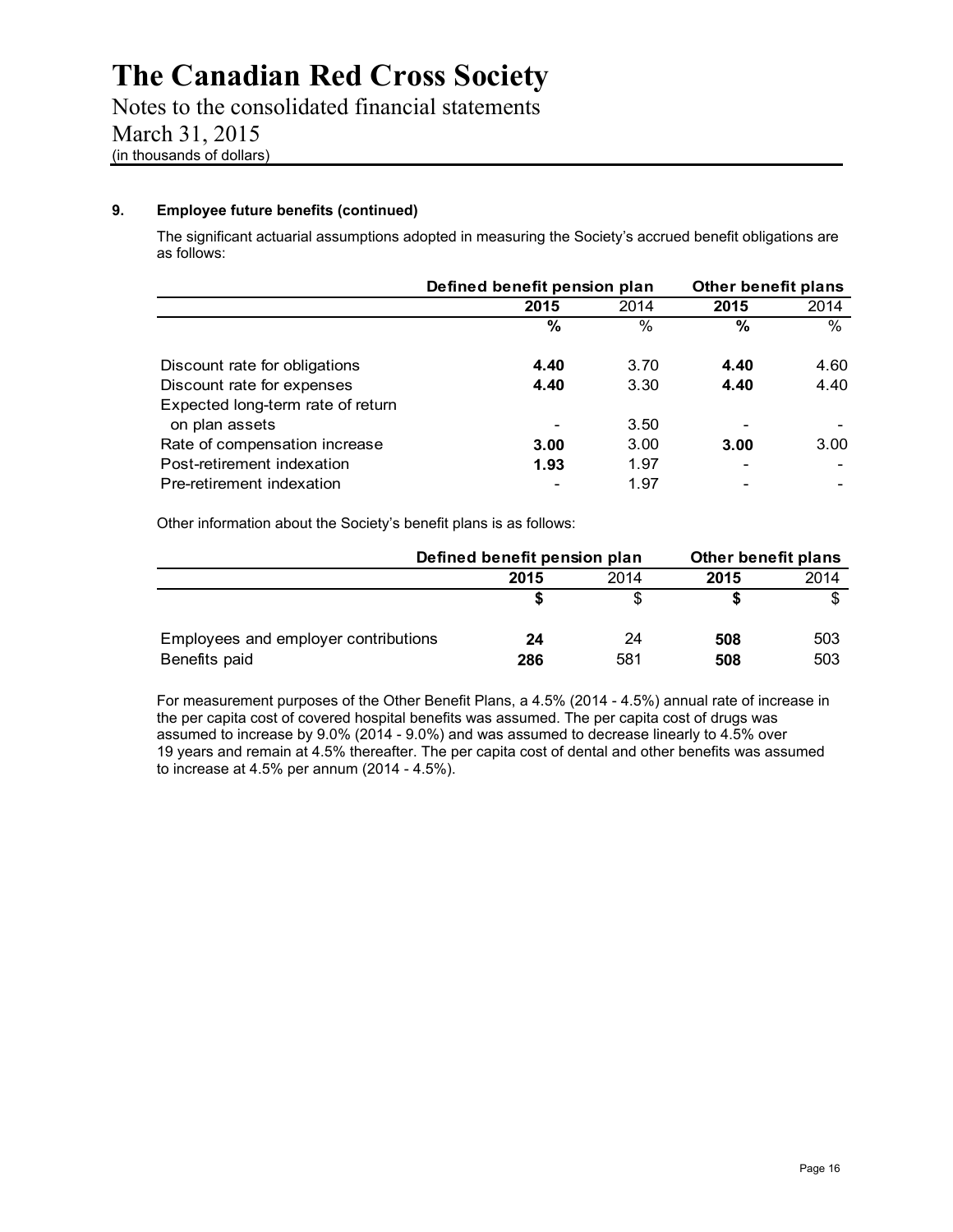Notes to the consolidated financial statements March 31, 2015 (in thousands of dollars)

#### **10. Deferred revenue**

Deferred revenue is comprised of amounts restricted for the funding of expenses to be incurred in the future. The movement of the deferred revenue is as follows:

|                                            |           | 2015      |            |           | 2014     |           |
|--------------------------------------------|-----------|-----------|------------|-----------|----------|-----------|
|                                            | General   | Haiti     | Total      | General   | Haiti    | Total     |
|                                            | \$        | \$        | \$         | \$        | \$       | \$        |
| Opening balance<br>Donations<br>and grants | 140,863   | 29,918    | 170,781    | 73,299    | 43,717   | 117,016   |
| received<br><b>Interest</b><br>earned and  | 108,653   | 3,503     | 112,156    | 194,100   | 625      | 194,725   |
| deferred                                   | 693       | 234       | 927        | 838       | 584      | 1,422     |
| Recognized                                 |           |           |            |           |          |           |
| as revenue                                 | (127,378) | (15, 568) | (142, 946) | (127,374) | (15,008) | (142,382) |
| Closing balance                            | 122,831   | 18,087    | 140,918    | 140,863   | 29,918   | 170,781   |
| Deferred revenue -<br>short-term           | 122,831   | 9,906     | 132,737    | 140,863   | 11,311   | 152,174   |
| Deferred revenue -<br>long-term            |           | 8,181     | 8,181      |           | 18,607   | 18,607    |

The amounts recognized as revenue in respect of Haiti are included as part of the international programming revenue in the detailed consolidated statement of operations Schedule.

#### **11. Deferred contributions related to capital assets**

Deferred contributions related to capital assets represent the unamortized amount of donations and grants received and used for the purchase of capital assets. The changes in the deferred contributions balance for the year are as follows:

|                                                                                                                                                | 2015             | 2014              |
|------------------------------------------------------------------------------------------------------------------------------------------------|------------------|-------------------|
|                                                                                                                                                | \$               | \$                |
| Balance, beginning of year                                                                                                                     | 10.886           | 9,268             |
| Donations and grants received and used for<br>the purchase of capital assets during the year<br>Amortization of deferred capital contributions | 1.901<br>(2,698) | 4.343<br>(2, 725) |
| Balance, end of year                                                                                                                           | 10,089           | 10,886            |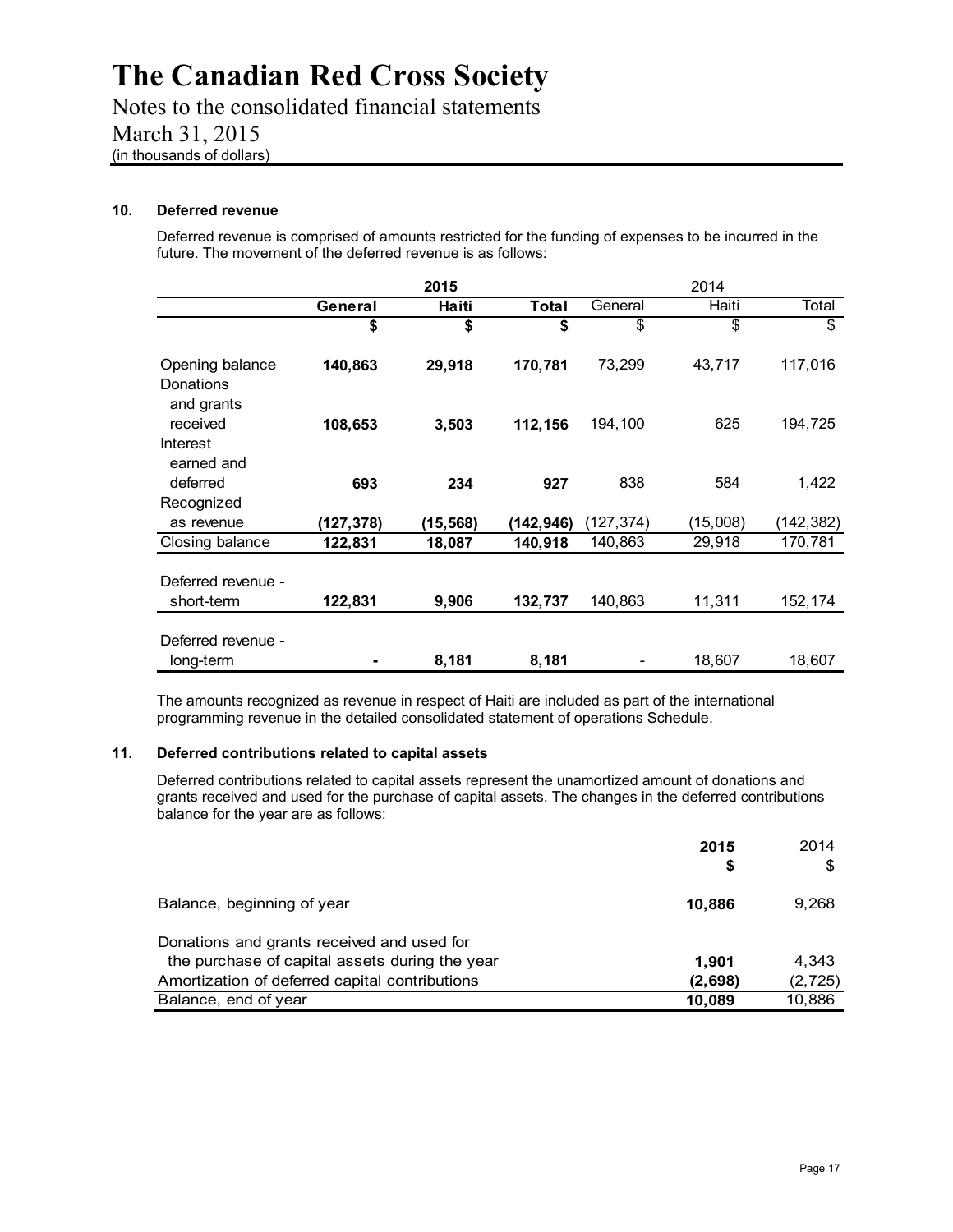Notes to the consolidated financial statements March 31, 2015 (in thousands of dollars)

#### **12. Commitments**

The Society has entered into various operating leases for buildings and equipment. The minimum annual lease payments for the next five fiscal years are as follows:

| 2016 | 3,779 |
|------|-------|
| 2017 | 2,776 |
| 2018 | 2,407 |
| 2019 | 1,917 |
| 2020 | 1,608 |
|      |       |

The Society has also committed a total amount of \$30,206 under signed contracts where the services have yet to be delivered. Out of this committed amount, all are expected to be extinguished within five years.

#### **13. Contingent liabilities and guarantees**

The Society received contributions from the Department of Foreign Affairs, Trade and Development Canada (DFATD) and other funding agencies that are subject to restrictions as to the use of the funds. The Society's accounting records, as well as those of member institutions subcontracted to execute the projects, are subject to audit by DFATD and other funding agencies to identify instances, if any, in which the amounts charged to projects have not complied with the agreed terms and conditions, and which, therefore, would be refundable to the funding agency. Adjustments to the consolidated financial statements as a result of these audits will be recorded in the period in which they become known.

In the normal course of operations, the Society provides indemnification agreements with various counterparties in transactions such as service agreements, software licenses, leases, and purchases of goods. Under these agreements, the Society agrees to indemnify the counterparty against loss or liability arising from the acts or omissions of the Society in relation to the agreement. The nature of the indemnification agreements prevents the Society from making a reasonable estimate of the maximum potential amount that the Society would be required to pay such counterparties.

#### **14. Internally restricted funds**

Internally restricted funds are comprised of:

- a) General
	- $\bullet$  A cumulative amount of \$25,000 (2014 \$43,531) which was reserved in previous years to ensure the ability to continue operations in the face of unexpected events.
	- A cumulative amount of \$29,601 (2014 \$NIL) which was reserved into a Strategic Investment Reserve Fund (SIRF) for future strategic initiatives.
	- $\bullet$  A cumulative gain on disposals of capital assets of \$4,000 (2014 \$4,000) which was reserved in previous years for future capital asset acquisitions.
- b) Tsunami
	- Interest and investment income for an amount of \$58 (2014 \$184) was appropriated to the internally restricted funds and an amount of \$5,459 (2014 - \$11,127) was expended on the objectives of the Tsunami Fund leaving a remaining amount of \$5,151 (2014 - \$10,552) as internally restricted.

\$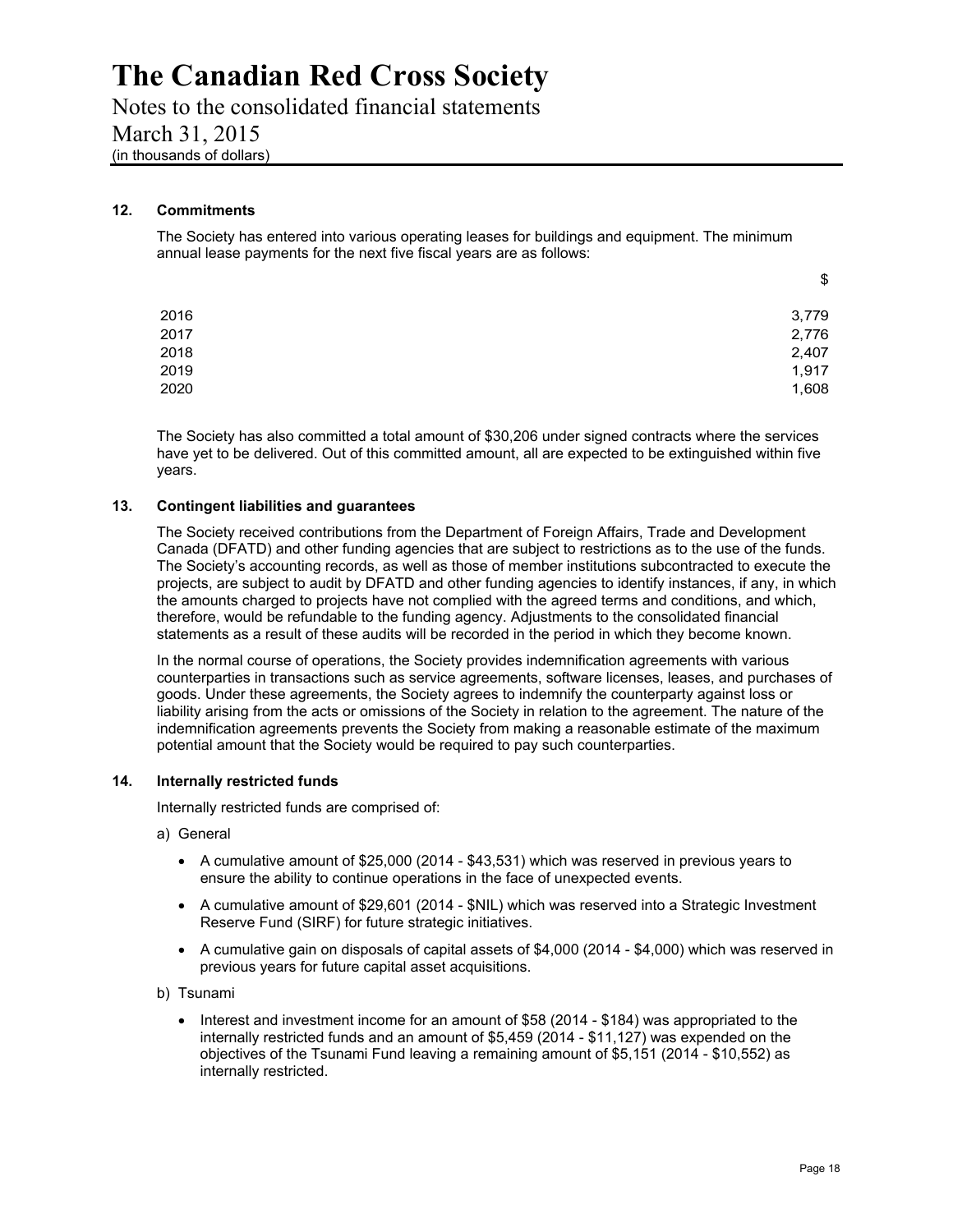Notes to the consolidated financial statements March 31, 2015 (in thousands of dollars)

#### **14. Internally restricted funds (continued)**

The Tsunami revenue and expenses are as follows:

|                                            | 2015    |                 |          | 2014               |          |            |
|--------------------------------------------|---------|-----------------|----------|--------------------|----------|------------|
|                                            | Revenue | <b>Expenses</b> |          | <b>Net</b> Revenue | Expenses | <b>Net</b> |
|                                            | \$      | \$              | \$       | \$                 | \$       | \$         |
| <b>Organizational capacity</b>             |         |                 |          |                    |          |            |
| Other income and expenses:                 |         |                 |          |                    |          |            |
| Investment income - Tsunami (Note 7)       | 69      | 11              | 58       | 247                | 63       | 184        |
| Core programs                              |         |                 |          |                    |          |            |
| International programs                     | ۰       | 4,896           | (4,896)  | -                  | 10.315   | (10, 315)  |
| <b>Support services</b>                    |         |                 |          |                    |          |            |
| Corporate obligations and support services | ۰       | 93              | (93)     |                    | 812      | (812)      |
| Net Tsunami expenses                       | 69      | 5,000           | (4, 931) | 247                | 11,190   | (10, 943)  |

#### **15. Fundraising**

Fundraising revenue and expenses are as follows:

|                                      | 2015   | 2014   |
|--------------------------------------|--------|--------|
|                                      | \$     | \$     |
| Revenue                              |        |        |
| <b>Bequests</b>                      | 7,858  | 5,426  |
| Direct marketing                     | 33,825 | 34,140 |
| Lotteries and gaming                 | 1,403  | 4,016  |
| Special events and other fundraising | 14,533 | 11,669 |
| Total fundraising revenue            | 57,619 | 55,251 |
| Direct expenses                      |        |        |
| <b>Bequests</b>                      | 830    | 901    |
| Direct marketing                     | 15,397 | 13,578 |
| Lotteries and gaming                 | 1,015  | 2,920  |
| Special events and other fundraising | 10,051 | 10,400 |
| Total fundraising expenses           | 27,293 | 27,799 |
| Net fundraising revenues             | 30,326 | 27,452 |
|                                      |        |        |

Lotteries and gaming expenses are as follows:

|                     | 2015  | 2014   |
|---------------------|-------|--------|
|                     | æ     | σ<br>Œ |
| Expenses            |       |        |
| Prizes              | 552   | 1,533  |
| Marketing and other | 463   | 1,387  |
|                     | 1,015 | 2,920  |

In addition to the net fundraising revenues of \$30,326 (2014 - \$27,452), the Society received restricted donations accounted for as deferred revenue of \$16,093 (2014 - \$114,144) for total fundraising of \$46,419 (2014 - \$141,596) raised during the year.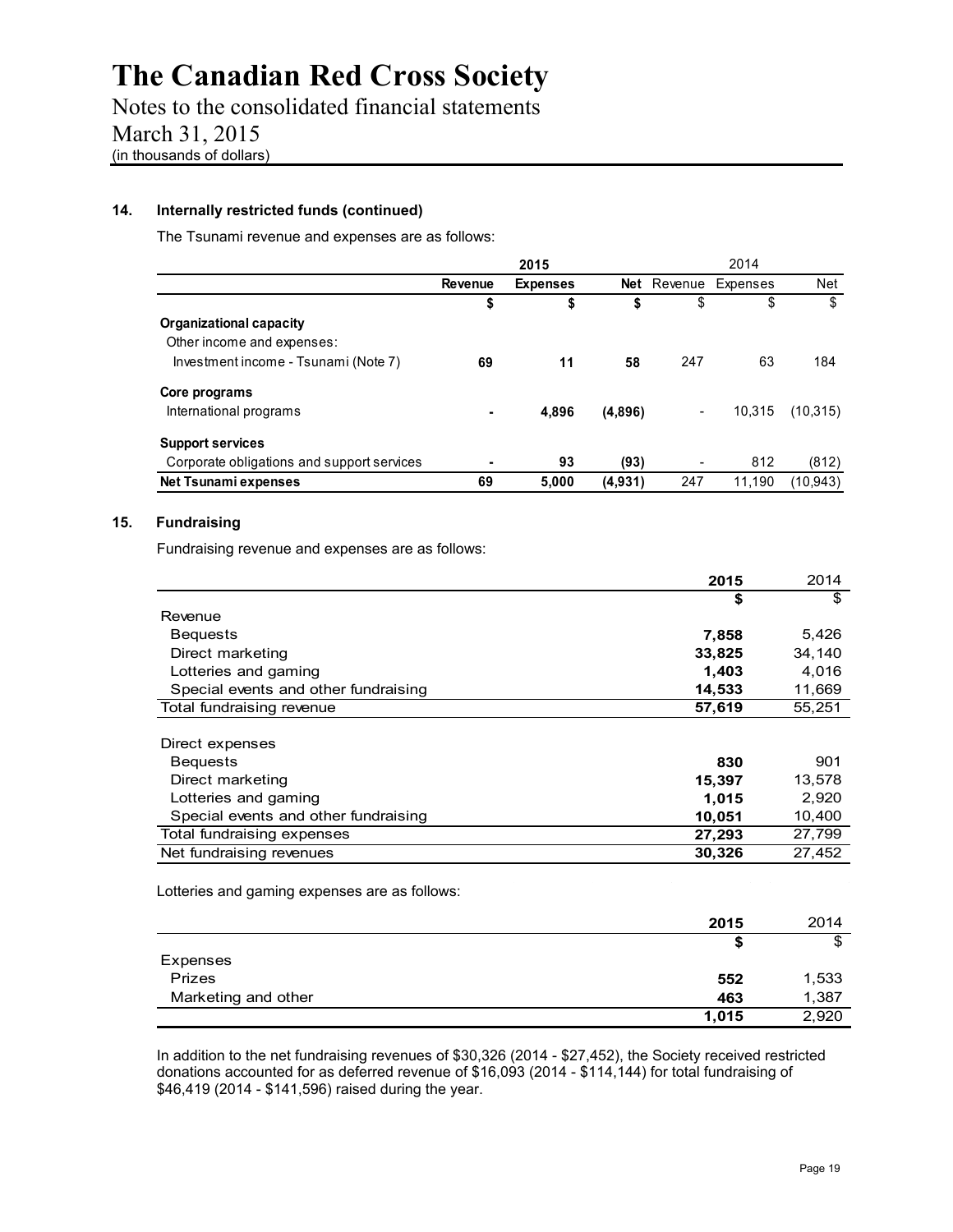Notes to the consolidated financial statements March 31, 2015 (in thousands of dollars)

#### **16. Allocation of expense**

Facilities are the only expense of which part is allocated directly to the programs. During the year, total facilities expenses of \$2,865 (2014 - \$2,738) were allocated as follows: \$287 (2014 - \$287) was allocated to First Aid, Swimming and Water Safety, \$2,307 (2014 - \$2,090) was allocated to Healthcare Equipment Loan, and \$271 (2014 - \$361) was allocated to Community Initiatives.

#### **17. Financial instruments**

#### *Fair values*

The carrying values of accounts receivable, accounts payable and accrued liabilities and government remittances payable approximate their fair value due to the relatively short periods to maturity of the instruments.

Refer to Note 7 for fair values related to the Society's long-term investments.

#### *Investment risk*

The Society's Board of Directors has approved Statements of Investment Policies and Procedures (SIP&P) which provide the guidelines for managing investments of the Society. Through this approach, investments are strategically invested on a long-term basis, among several classes of assets to reduce the risk of investment volatility. Concentration of risk exists when a significant proportion of the portfolio is invested in securities with similar characteristics or subject to similar economic, political or other conditions. Management believes that the concentration of risk is not unusual.

#### *Foreign exchange risk*

The Society operates internationally, giving rise to exposure to market risks from changes in interest rates and foreign exchange rates. Foreign exchange risk is not significant.

#### *Credit risk*

Credit risk arises from the potential that one party to a financial instrument will fail to discharge an obligation and cause the other party to incur a financial loss. The Society's accounts receivable represent credit provided for the Society's programs. The Society extends credit to its authorized providers and funding agencies. The Society's Community Health and Disaster Management Programs represent over 73% (2014 - 77%) of the total accounts receivable. The credit is provided mainly to provincial governments and, accordingly, presents minimal credit risk to the Society.

The maximum credit exposure of the Society is represented by the fair value of the investments and amounts receivable as presented in the statement of financial position.

#### *Interest rate risk*

Interest rate risk refers to adverse consequences of interest rate changes on the Society cash flows, financial position, investment income and interest expense. The Society's fixed income investments are exposed to interest rate changes. The impact of adverse changes in rates is not considered significant.

#### **18. Comparative figures**

Certain comparative figures have been reclassified to conform to the current year's presentation.